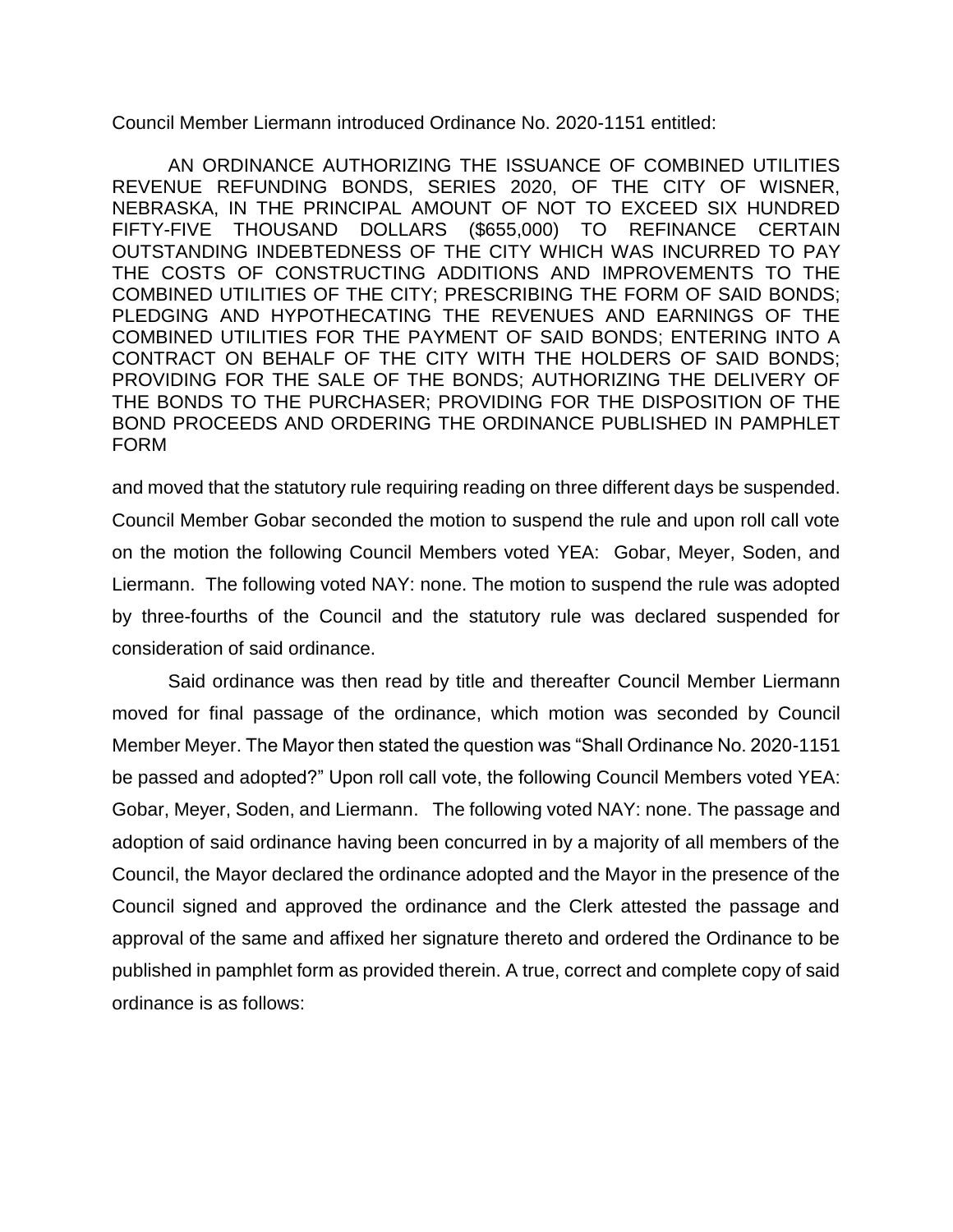### ORDINANCE NO. 2020-1151

AN ORDINANCE AUTHORIZING THE ISSUANCE OF COMBINED UTILITIES REVENUE REFUNDING BONDS, SERIES 2020, OF THE CITY OF WISNER, NEBRASKA, IN THE PRINCIPAL AMOUNT OF NOT TO EXCEED SIX HUNDRED FIFTY-FIVE THOUSAND DOLLARS (\$655,000) TO REFINANCE CERTAIN OUTSTANDING INDEBTEDNESS OF THE CITY WHICH WAS INCURRED TO PAY THE COSTS OF CONSTRUCTING ADDITIONS AND IMPROVEMENTS TO THE COMBINED UTILITIES OF THE CITY; PRESCRIBING THE FORM OF SAID BONDS; PLEDGING AND HYPOTHECATING THE REVENUES AND EARNINGS OF THE COMBINED UTILITIES FOR THE PAYMENT OF SAID BONDS; ENTERING INTO A CONTRACT ON BEHALF OF THE CITY WITH THE HOLDERS OF SAID BONDS; PROVIDING FOR THE SALE OF THE BONDS; AUTHORIZING THE DELIVERY OF THE BONDS TO THE PURCHASER; PROVIDING FOR THE DISPOSITION OF THE BOND PROCEEDS AND ORDERING THE ORDINANCE PUBLISHED IN PAMPHLET FORM.

BE IT ORDAINED BY THE MAYOR AND COUNCIL OF THE CITY OF WISNER, NEBRASKA:

Section 1. The Mayor and Council hereby find and determine:

(a) That the City presently owns and operates an electric light and power plant and distribution system, a sanitary sewer plant and system, and a gas distribution system, all of which are hereby determined to be revenue producing facilities under the provisions of Sections 18-1803 to 18-1805, R.R.S. Nebraska 2012;

(b) That the City has heretofore issued interest-bearing bonds, which remain unpaid and constitute a legal liability against the City as follows and are referred to hereinafter as the "Outstanding Bonds":

Combined Utilities Revenue Bonds, Series 2014, dated August 12, 2014, in the outstanding principal amount of \$645,000, maturing October 15, 2020 through October 15, 2029.

(c) That by taking up and paying off all or a portion of such Outstanding Bonds by an issue of Combined Utilities Revenue Refunding Bonds of the City, with terms within the parameters set forth in Section 3 below, a substantial savings in the amount of yearly running interest will be made to the City;

(d) That by issuing its refunding bonds in the amount of up to \$655,000 together with a deposit of other available funds of the City, all or a portion of the Outstanding Bonds can be taken up and paid off on a date as designated in the Designation of Call Date executed by an Authorized Officer of the City pursuant to the Call Resolution adopted by the City Council and a reasonable debt service reserve fund can be established; and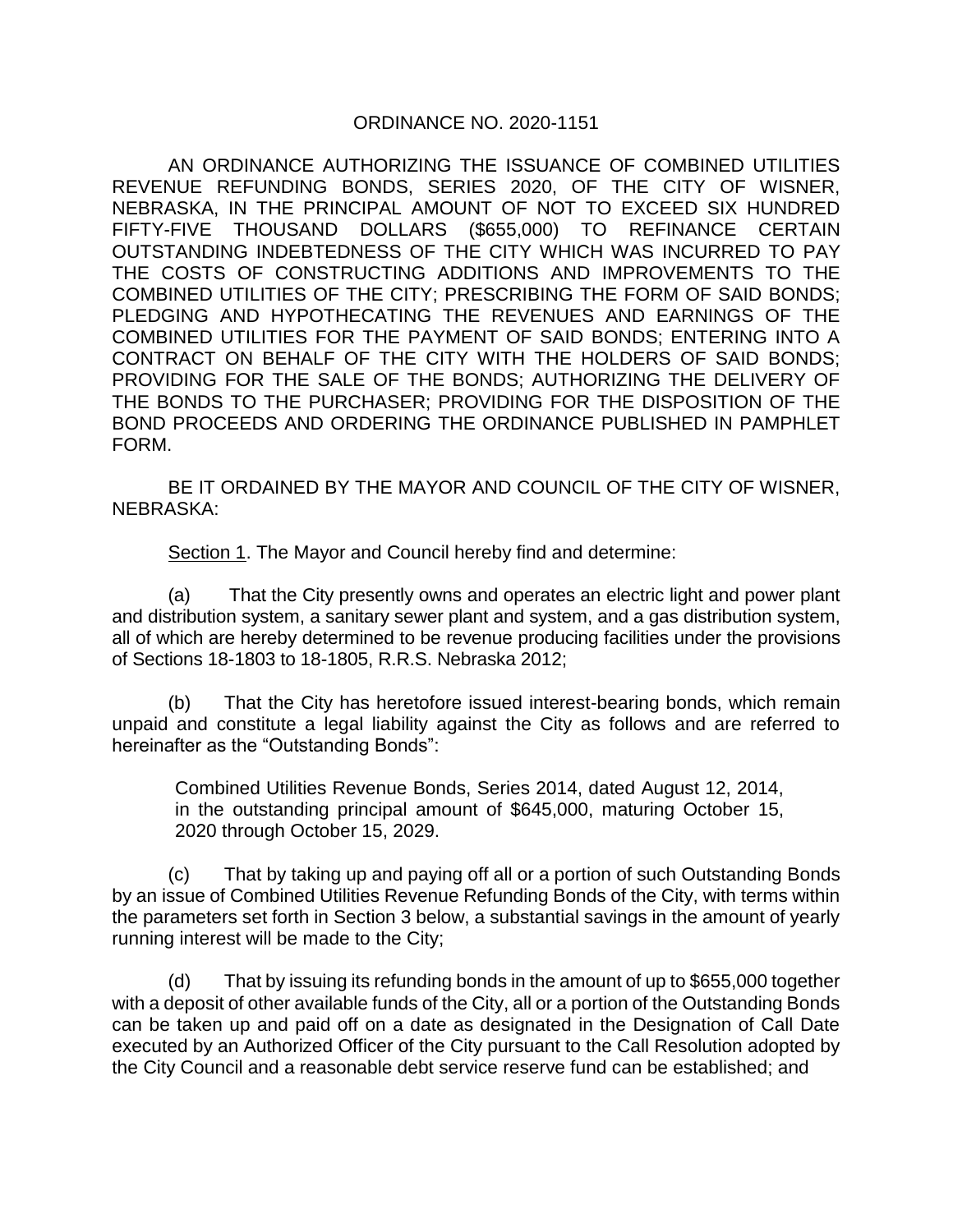(e) That all conditions, acts and things required by law to exist or to be done precedent to the issuance of Combined Utilities Revenue Refunding Bonds, Series 2020, in the principal amount of up to \$655,000 pursuant to Sections 10-142 and 18-1803, R.R.S. Nebraska, 2012, do exist and have been done as required by law.

Section 2. Unless the context shall clearly indicate otherwise, the following terms shall have the following meanings when used in this ordinance:

(a) "Bonds" shall mean the up to \$655,000 Combined Utilities Revenue Refunding Bonds, Series 2020, authorized to be issued by Section 3 of this ordinance at any time outstanding;

(b) "Additional Bonds" shall mean any bond including refunding bonds authorized and issued pursuant to the provisions of Sections 16 and 17 of this ordinance at any time outstanding, which are payable on a parity with the Bonds and equally and ratably secured therewith;

(c) "Average annual debt service requirements" shall mean that sum determined by adding all of the principal and interest which become due when computed to the absolute maturity of the Bonds and any Additional Bonds and dividing such total by the number of years that the longest bond of any issue has to run to maturity;

(d) The "Combined Utilities" shall mean the electric light and power plant and distribution system, the sewer plant and collection system, and the gas distribution system of the City of Wisner, Nebraska, as now existing or hereafter acquired and all additions, extensions and improvements hereafter made;

(e) "Revenues" shall mean all the rentals, rates, fees, charges, earnings and other monies from any source whatever derived from the Combined Utilities.

Section 3. For purposes as set out in Section 1 hereof, there shall be and there are hereby ordered issued Combined Utilities Revenue Refunding Bonds, Series 2020 in the principal amount of not to exceed \$655,000 (the "Bonds"), *provided* that the bonds mature in the principal amounts on the dates and bear interest at the rates per annum as set out in the Bond Purchase Agreement (the "Agreement") signed by the Mayor or City Clerk (each, an "Authorized Officer", and together, the "Authorized Officers") on behalf of the City and which may be agreed to by Piper Sandler & Co. (the "Underwriter"), which Agreement may also determine or modify the principal amount for each maturity of the Bonds, mandatory redemption provisions (if any), and pricing terms, all within the following limitations:

- (a) the aggregate principal amount of the Bonds shall not exceed \$655,000;
- (b) the true interest cost (TIC) of the Bonds shall not exceed 2.80%;
- (c) the underwriter's discount shall not exceed 1.60%; and
- (d) the longest maturity of the Bonds shall not be later than October 1, 2029.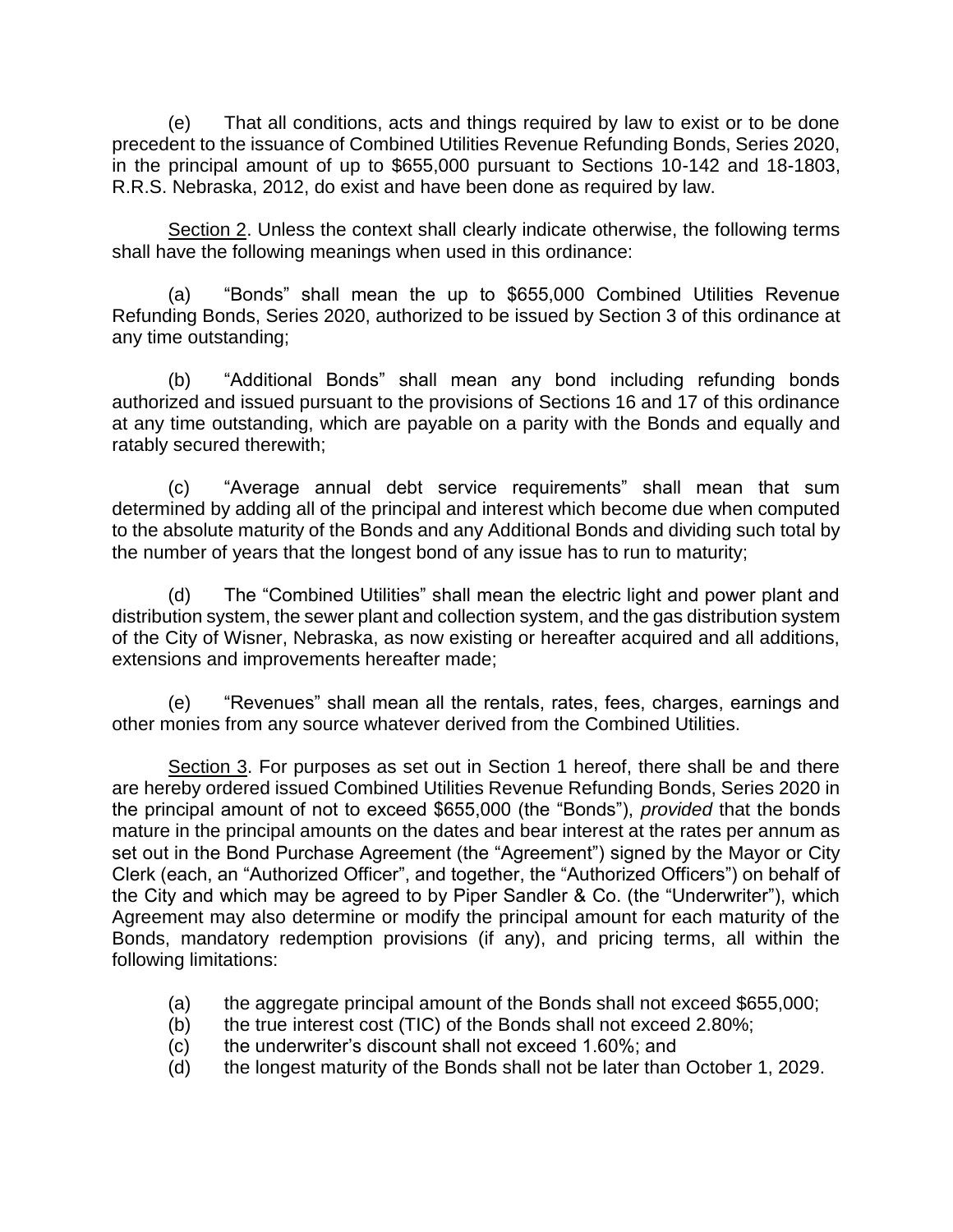The Bonds shall be issued in the denomination of \$5,000 or any integral multiple thereof and shall be numbered from 1 upwards in the order of their issuance. No Bond shall be issued originally or upon transfer or partial redemption having more than one principal maturity. The initial bond numbering and principal amounts for each of the Bonds issued shall be as directed by the initial purchasers thereof. Interest on the Bonds shall be computed on the basis of a three hundred sixty-day year consisting of twelve thirty-day months. Interest on the Bonds shall be payable semiannually on the dates set forth in the Agreement (each such date, an "Interest Payment Date"). The interest due on each Interest Payment Date shall be payable to the registered owners of record as of the close of business on the fifteenth day (whether or not a business day) immediately preceding the Interest Payment Date (the "Record Date"), subject to the provisions of Section 3 hereof. Payment of interest due on the Bonds prior to maturity or redemption shall be made by the Paying Agent and Registrar, as designated pursuant to Section 4 hereof, by mailing a check in the amount due for such interest on each Interest Payment Date to the registered owner of each Bond, as of the applicable Record Date, to such owner's registered address as shown on the books of registration, as required to be maintained in Section 4 hereof. Payment of principal due at maturity or at any date fixed for redemption, together with any accrued interest then due, shall be made by said Paying Agent and Registrar to the registered owners upon presentation and surrender of the Bonds to said Paying Agent and Registrar. In the event Bonds of this issue are held in the nominee name of a national clearinghouse or depository, payment of principal or interest shall be made by wire transfer of funds in accordance with any applicable regulations governing "Depository Eligible Securities". The City and said Paying Agent and Registrar may treat the registered owner of any Bond as the absolute owner of such Bond for the purpose of making payments thereon and for all other purposes and neither the City nor the Paying Agent and Registrar shall be affected by any notice or knowledge to the contrary whether such Bond or any installment of interest due thereon shall be overdue or not. All payments on account of interest or principal made to the registered owner of any Bond shall be valid and effectual and shall be a discharge of the City and said Paying Agent and Registrar, in respect of the liability upon the Bonds or claims for interest to the extent of the sum or sums so paid. If any Bond is not paid upon presentation of the Bond at maturity or any interest installment is not paid when due, the delinquent Bond or delinquent interest installment shall bear interest thereafter until paid at a rate equal to the rate assessed against delinquent taxes under Section 45-104.01 R.R.S. Nebraska, 2010, as now existing or as the same may be amended from time to time by the Nebraska Legislature.

Section 4. The City Treasurer in Wisner, Nebraska, is hereby designated as Paying Agent and Registrar for the Bonds, provided that the Mayor may, in his or her discretion, appoint a bank with trust powers or trust company to serve as Paying Agent and Registrar under the terms of this Ordinance as may be determined from time to time. The Authorized Officers, or either of them, is authorized to sign an agreement with said Paying Agent and Registrar for the provision of such services. The names and registered addresses of the registered owner or owners of the Bonds shall at all times be recorded in such books. Any Bond may be transferred pursuant to its provisions at the office of the Paying Agent and Registrar by surrender of such bond for cancellation, accompanied by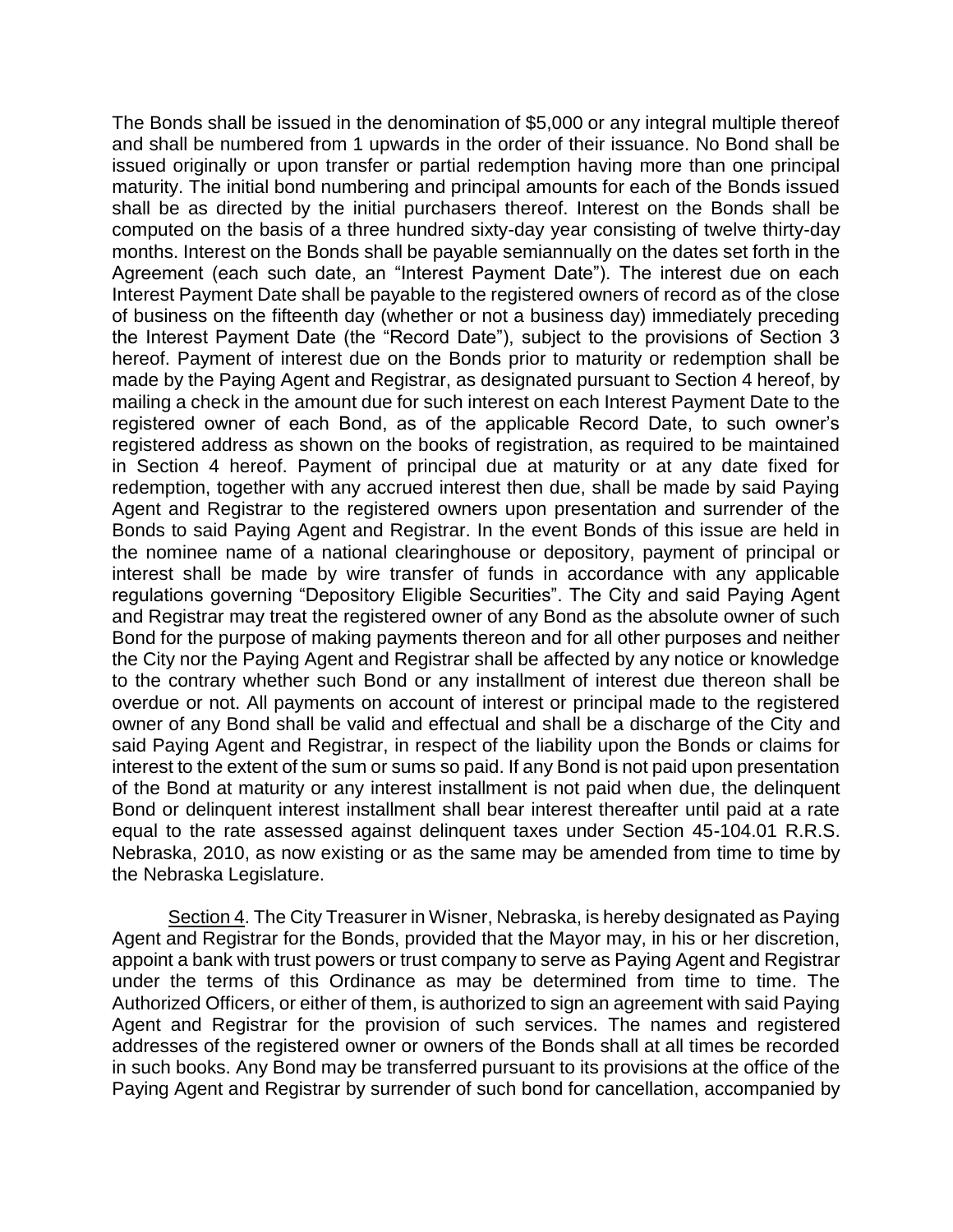a written instrument of transfer, in form satisfactory to said Paying Agent and Registrar, duly executed by the registered owner in person or by such owner's duly authorized agent and thereupon the Paying Agent and Registrar on behalf of the City will register such transfer and will deliver at its office (or send by registered mail to the transferee owner or owners thereof at such transferee owner's or owners' risk and expense), registered in the name of such transferee owner or owners, a new Bond or Bonds of the same interest rate, aggregate principal amount and maturity. To the extent of the denominations authorized for the Bonds by this ordinance, one Bond may be transferred for several such Bonds of the same interest rate and maturity and for a like aggregate principal amount, and several such Bonds may be transferred for one or several such Bonds, respectively, of the same interest rate and maturity and for a like aggregate principal amount. In every case of transfer of a Bond, the surrendered Bond or Bonds shall be canceled and destroyed. All Bonds issued upon transfer of the Bonds so surrendered shall be valid obligations of the City evidencing the same obligations as the Bonds surrendered and shall be entitled to all the benefits and protection of this ordinance to the same extent as the Bonds upon transfer of which they were delivered. The City and said Paying Agent and Registrar shall not be required to transfer any Bond during any period from any Record Date until its immediately following interest payment date or to transfer any Bond called for redemption for a period of 30 days next preceding the date fixed for redemption. In the event that payments of interest due on the Bonds on an interest payment date are not timely made, such interest shall cease to be payable to the registered owners as of the Record Date for such interest payment date and shall be payable to the registered owners of the Bonds as of a special date of record for payment of such defaulted interest as shall be designated by the Paying Agent and Registrar whenever monies for paying such defaulted interest become available.

Section 5. The Bonds shall be subject to redemption, in whole or in part, prior to maturity at any time on or after the fifth anniversary of the date of their issue, at par plus accrued interest on the principal amount redeemed to the date fixed for redemption. The City may select the Bonds to be redeemed from such optional redemption in its sole discretion but Bonds shall be redeemed only in the amount of \$5,000 or integral multiples thereof. Any Bond redeemed in part only shall be surrendered to the Paying Agent and Registrar in exchange for a new Bond evidencing the unredeemed principal thereof. Notice of redemption of any Bond called for redemption shall be given at the direction of the Mayor and Council by the Paying Agent and Registrar by mail not less than thirty days prior to the date fixed for redemption, first class postage prepaid, sent to the registered owner of such Bond at said owner's registered address. Such notice shall designate the Bond or Bonds to be redeemed by number and maturity, the date of original issue, the date fixed for redemption and state that such Bond or Bonds are to be presented for prepayment at the office of the Paying Agent and Registrar. In case of any Bond partially redeemed, such notice shall specify the portion of the principal amount of such Bond to be redeemed. No defect in the mailing of notice for any Bond shall affect the sufficiency of the proceedings of the Mayor and Council designating the Bonds called for redemption or the effectiveness of such call for Bonds for which notice by mail has been properly given and the Mayor and Council shall have the right to further direct notice of redemption for any such Bond for which defective notice has been given.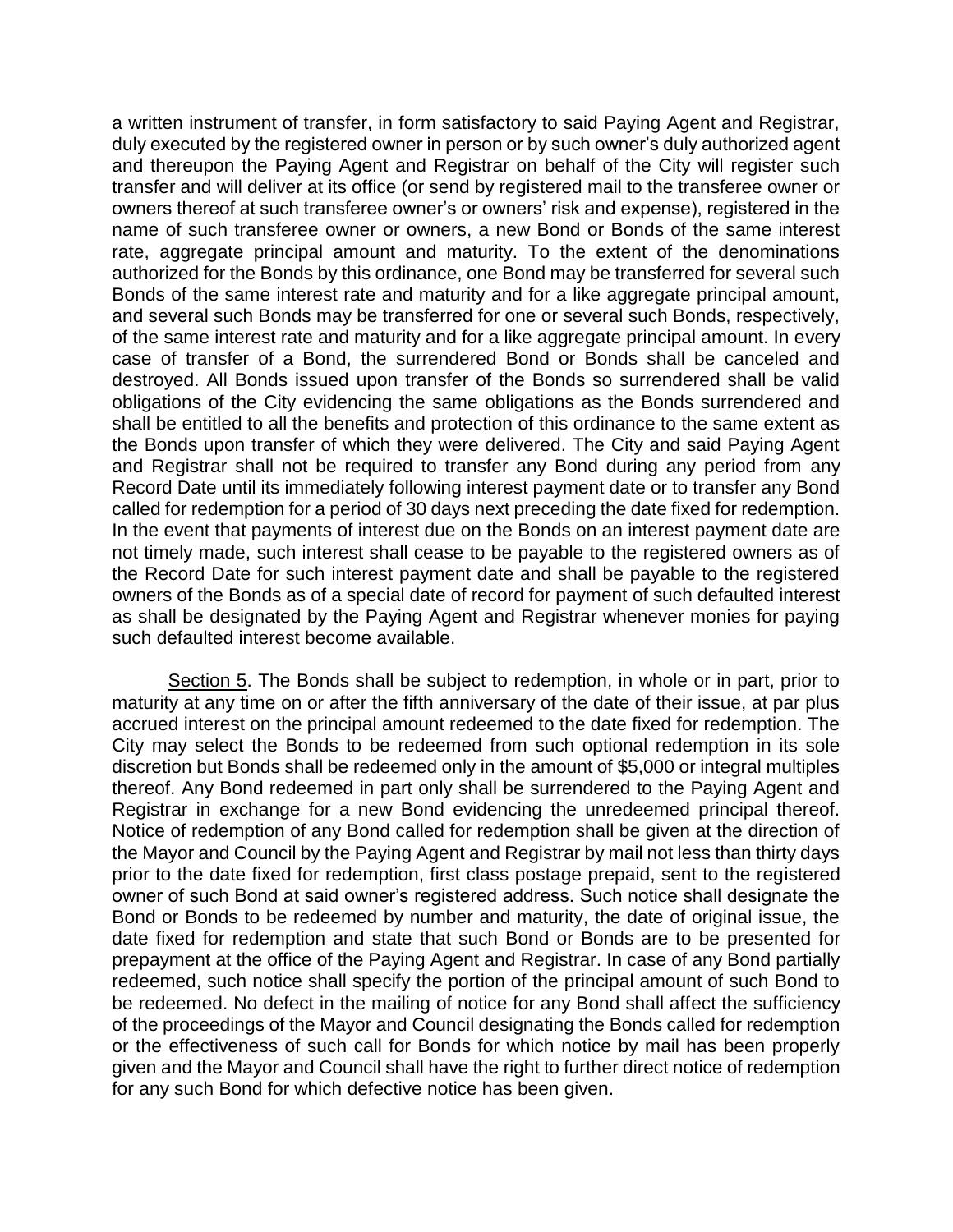Section 6. If the date for payment of the principal of or interest on the Bonds shall be a Saturday, Sunday, legal holiday or a day on which banking institutions in the municipality where the office of the Paying Agent and Registrar is located are authorized by law or executive order to close, then the date for such payment shall be the next succeeding day which is not a Saturday, Sunday, legal holiday or a day on which such banking institutions are authorized to close, and payment on such day shall have the same force and effect as if made on the nominal date of payment.

Section 7. The Bonds shall be executed on behalf of the City by being signed by the Mayor and the City Clerk, both of which signatures may be facsimile signatures, and shall have the City seal impressed on each Bond, which may be a facsimile seal. The City Clerk shall make and certify a transcript of proceedings had and done precedent to the issuance of said Bonds which shall be delivered to the purchaser of said Bonds. After being executed by the Mayor and City Clerk, said Bonds shall be delivered to the Treasurer of the City who shall be responsible therefor under his/her official Bond. Such Treasurer shall maintain a record of information with respect to said Bonds in accordance with the requirements of Section 10-140, R.R.S. Nebraska 2012, as amended, and shall cause the same to be filed with the office of the Auditor of Public Accounts of the State of Nebraska. The Paying Agent and Registrar shall register each Bond in the name of its initial registered owner as designated by the initial purchaser. Each Bond shall be authenticated on behalf of the City by the Paying Agent and Registrar. The Bonds shall be issued initially as "book-entry only" bonds using the services of The Depository Trust Company (the "Depository"), with one typewritten Bond per maturity being issued to the Depository. In such connection said officers of the City are authorized to execute and deliver a letter of representations and inducement (the "Letter of Representations") in the form required by the Depository (which may include any "blanket" letter previously executed and delivered), for and on behalf of the City, which shall thereafter govern matters with respect to registration, transfer, payment and redemption of the Bonds. Upon issuance of the Bonds as "book-entry-only" bonds, the following provisions shall apply:

(a) The City and the Paying Agent and Registrar shall have no responsibility or obligation to any broker-dealer, bank or other financial institution for which the Depository holds Bonds as securities depository (each, a "Bond Participant") or to any person who is an actual purchaser of a Bond from a Bond Participant while the Bonds are in bookentry form (each a "Beneficial Owner") with respect to the following:

(i) the accuracy of the records of the Depository, any nominees of the Depository or any Bond Participant with respect to any ownership interest in the Bonds;

(ii) the delivery to any Bond Participant, any Beneficial Owner or any other person, other than the Depository, of any notice with respect to the Bonds, including any notice of redemption; or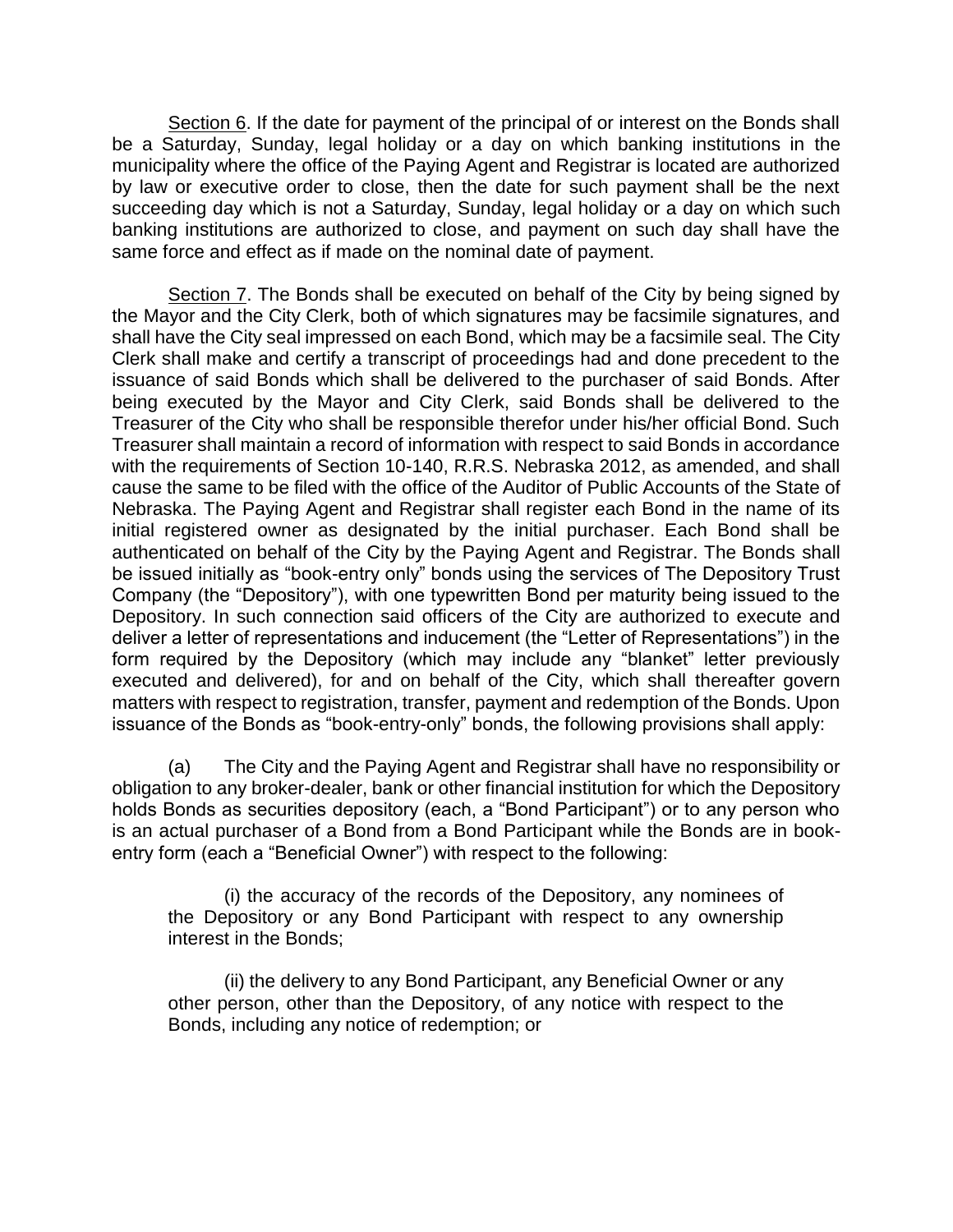(iii) the payment to any Bond Participant, any Beneficial Owner or any other person, other than the Depository, of any amount with respect to the Bonds.

The Paying Agent and Registrar shall make payments with respect to the Bonds only to or upon the order of the Depository or its nominee, and all such payments shall be valid and effective fully to satisfy and discharge the obligations with respect to such Bonds to the extent of the sum or sums so paid. No person other than the Depository shall receive an authenticated Bond, except as provided in (e) below.

(b) Upon receipt by the Paying Agent and Registrar of written notice from the Depository to the effect that the Depository is unable to or unwilling to discharge its responsibilities, the Paying Agent and Registrar shall issue, transfer and exchange Bonds requested by the Depository in appropriate amounts. Whenever the Depository requests the Paying Agent and Registrar to do so, the Paying Agent and Registrar will cooperate with the Depository in taking appropriate action after reasonable notice (i) to arrange, with the prior written consent of the City, for a substitute depository willing and able upon reasonable and customary terms to maintain custody of the Bonds or (ii) to make available Bonds registered in whatever name or names the Beneficial Owners transferring or exchanging such Bonds shall designate.

(c) If the City determines that it is desirable that certificates representing the Bonds be delivered to the ultimate Beneficial Owners of the Bonds and so notifies the Paying Agent and Registrar in writing, the Paying Agent and Registrar shall so notify the Depository, whereupon the Depository will notify the Bond Participants of the availability through the Depository of bond certificates representing the Bonds. In such event, the Paying Agent and Registrar shall issue, transfer and exchange bond certificates representing the Bonds as requested by the Depository in appropriate amounts and in authorized denominations.

(d) Notwithstanding any other provision of this Ordinance to the contrary, so long as any Bond is registered in the name of the Depository or any nominee thereof, all payments with respect to such Bond and all notices with respect to such Bond shall be made and given, respectively, to the Depository as provided in the Letter of Representations.

(e) Registered ownership of the Bonds may be transferred on the books of registration maintained by the Paying Agent and Registrar, and the Bonds may be delivered in physical form to the following:

(i) any successor securities depository or its nominee; or

(ii) any person, upon (A) the resignation of the Depository from its functions as depository or (B) termination of the use of the Depository pursuant to this Section and the terms of the Paying Agent and Registrar's Agreement (if any).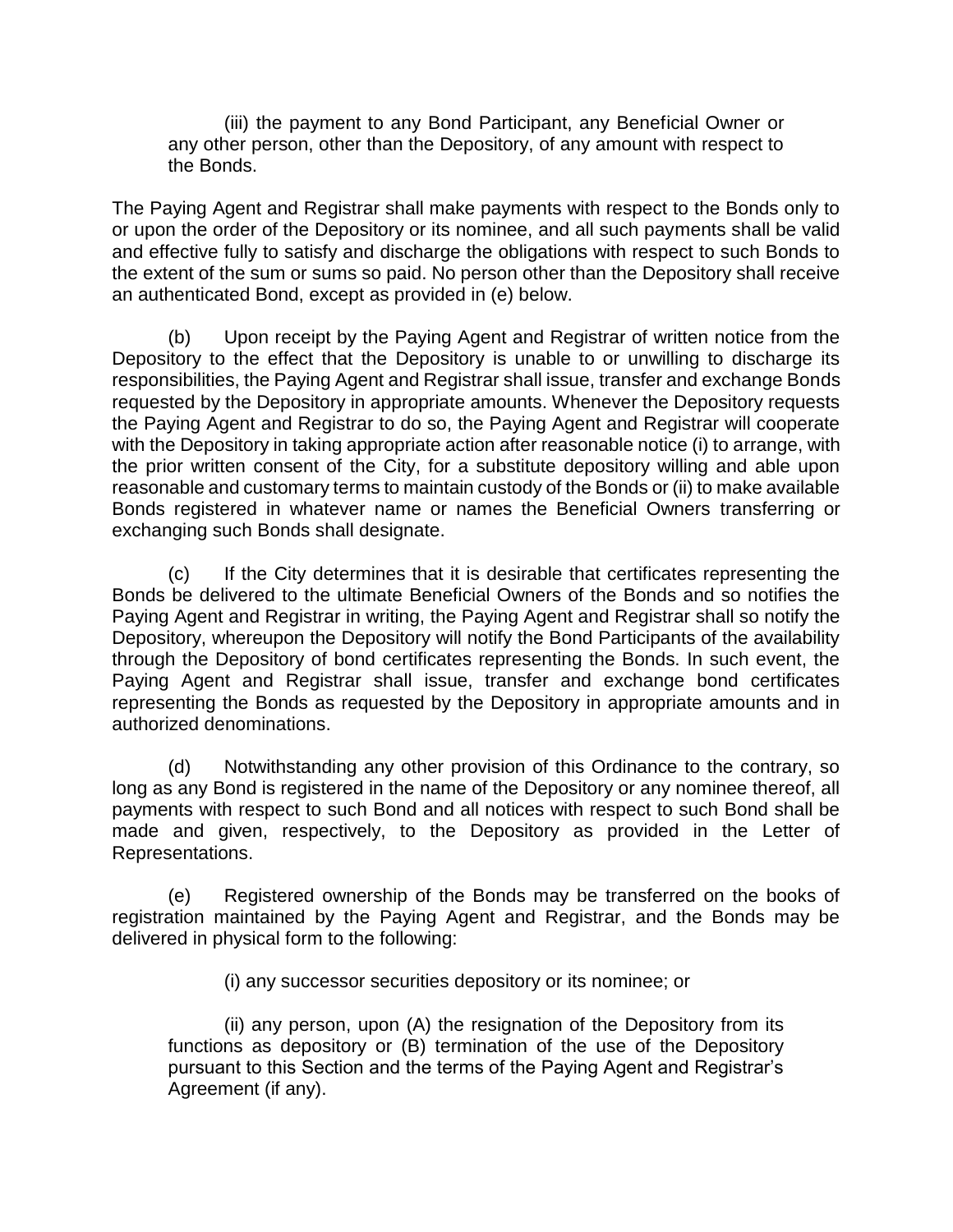(f) In the event of any partial redemption of a Bond unless and until such partially redeemed Bond has been replaced in accordance with the provisions of this Ordinance, the books and records of the Paying Agent and Registrar shall govern and establish the principal amount of such Bond as is then outstanding and all of the Bonds issued to the Depository or its nominee shall contain a legend to such effect.

If for any reason the Depository resigns and is not replaced or upon termination by the City of book-entry-only form, the City shall immediately provide a supply of bond certificates for issuance upon subsequent transfers or in the event of partial redemption. In the event that such supply of certificates shall be insufficient to meet the requirements of the Paying Agent and Registrar for issuance of replacement bond certificates upon transfer or partial redemption, the City agrees to order printed an additional supply of bond certificates and to direct their execution by manual or facsimile signature of its then duly qualified and acting officers. In case any officer whose signature or facsimile thereof shall appear on any Bond shall cease to be such officer before the delivery of such Bond (including any bond certificates delivered to the Paying Agent and Registrar for issuance upon transfer or partial redemption) such signature or such facsimile signature shall nevertheless be valid and sufficient for all purposes the same as if such officer or officers had remained in office until the delivery of such Bond. The Bonds shall not be valid and binding on the City until authenticated by the Paying Agent and Registrar.

Section 8. Said Bonds shall be in substantially the following form:

## UNITED STATES OF AMERICA STATE OF NEBRASKA COUNTY OF CUMING CITY OF WISNER

# COMBINED UTILITIES REVENUE REFUNDING BOND, SERIES 2020

| No. |                              |                      |                                | \$    |
|-----|------------------------------|----------------------|--------------------------------|-------|
|     | <b>Interest Rate</b><br>$\%$ | <b>Maturity Date</b> | Date of Original Issue<br>2020 | CUSIP |
|     | Registered Owner: _          |                      |                                |       |

Principal Amount:

KNOW ALL PERSONS BY THESE PRESENTS: That the City of Wisner, in the County of Cuming, in the State of Nebraska, hereby acknowledges itself to owe and for value received promises to pay, out of the special sources herein designated, to the registered owner specified above the principal amount specified above in lawful money of the United States of America on the maturity date specified above, with interest thereon from date of original issue specified above or most recent interest payment date,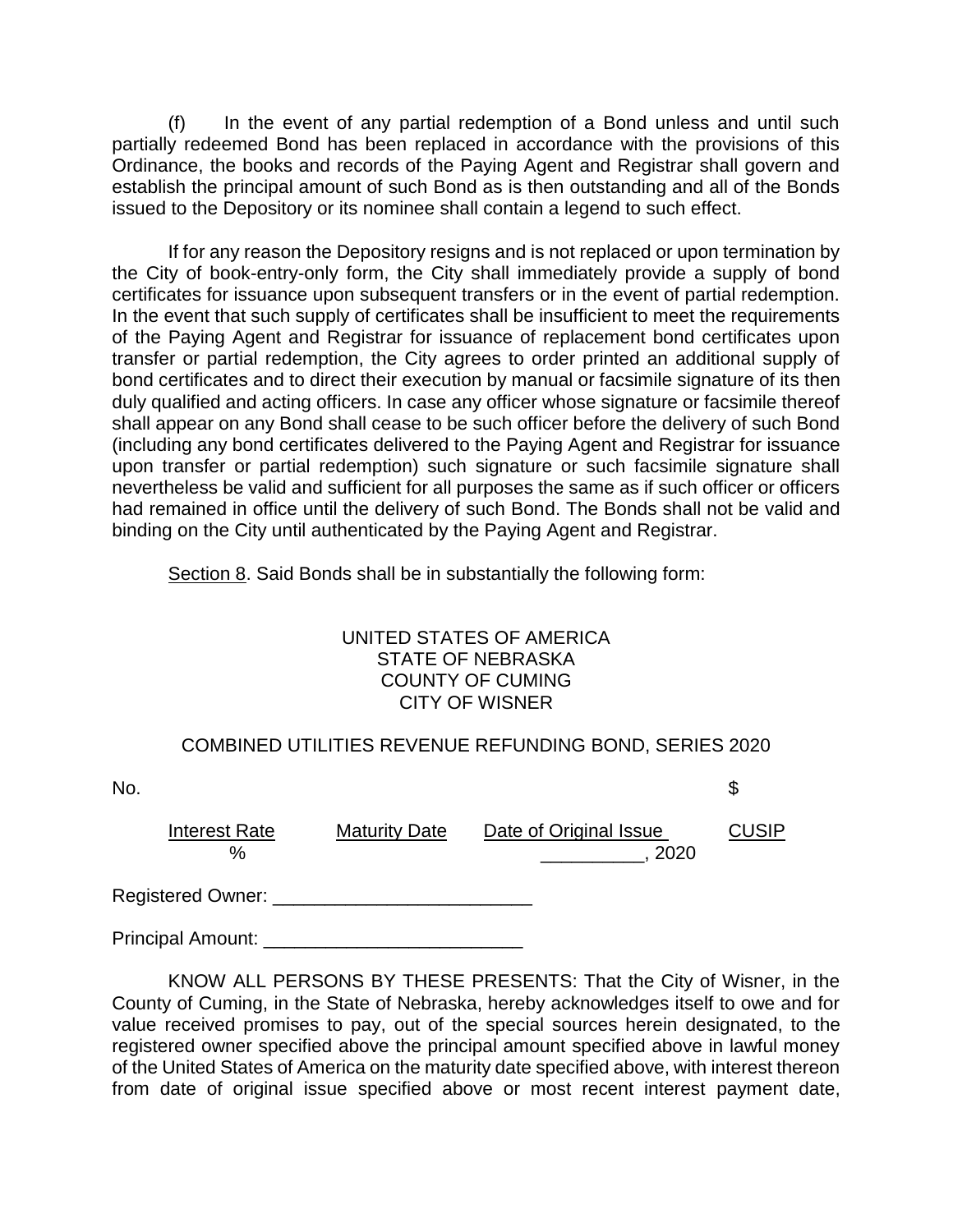whichever is later, to maturity (or earlier redemption) at the rate per annum specified above. Said interest shall be payable semiannually on the first day of April and October in each year, starting October 1, 2020. If this bond is not paid upon presentation of the bond at maturity or if any interest installment is not paid when due, such bond or interest installment shall bear interest thereafter until paid at a rate equal to the rate assessed against delinquent taxes under Section 45-104.01 R.R.S. Nebraska 2010, as now existing or as the same may be amended from time to time by the Nebraska Legislature. The interest hereon shall be paid on each interest payment date by the Paying Agent and Registrar for the City by wire transfer, check or draft mailed to the registered owner hereof as of the fifteenth day (whether or not a business day) immediately preceding the interest payment date, at such owner's registered address as it appears on the books of registration of the City. The principal of this bond and the interest due at maturity or upon call for redemption prior to maturity are payable on presentation and surrender to the City Treasurer, as Paying Agent and Registrar, at its offices in Wisner, Nebraska. Any interest not so timely paid shall cease to be payable to the person entitled thereto as of the record date such interest was payable, and shall be payable to the person who is the registered owner of this bond (or of one or more predecessor bonds hereto) on such special record date for payment of such defaulted interest as shall be fixed by the Paying Agent and Registrar whenever monies for such purpose become available.

The City, however, reserves the right and option of paying bonds of this issue maturing on or after  $\blacksquare$ , in whole or in part, on the fifth anniversary of the date of issue, or at any time thereafter, at the principal amount thereof plus accrued interest to the date fixed for redemption. Notice of any such redemption shall be given by mail, sent to the registered owner of any bond to be redeemed at said registered owner's address in the manner provided in the ordinance authorizing said bonds. Individual bonds may be redeemed in part but only in the amount of \$5,000 or integral multiples thereof. Any bond redeemed in part only shall be surrendered to the Paying Agent and Registrar in exchange for a new bond or bonds evidencing the unredeemed principal thereof.

This bond is one of an issue of fully registered bonds in the total principal amount of \$\_\_\_\_\_\_\_\_\_\_\_\_\_\_\_ of like tenor herewith except as to denomination, date of maturity and rate of interest, issued by said City for the purpose of paying the bonded debt of said City on its legally issued Combined Utilities Revenue Bonds, Series 2014 Series, dated August 12, 2014, in the outstanding amount of \$655,000, now existing and unpaid, in pursuance of the provisions of Section 10-142 and Section 18-1803, R.R.S. Nebraska 2012. The issuance of said bonds has been authorized by an ordinance duly passed by the Mayor and Council of said City, all in strict conformity with the laws of the State of Nebraska.

The revenue and earnings derived and to be derived from the operation of the electric light and power plant and distribution system owned and operated by the City, and all extensions and additions thereto and all extensions and additions thereto and all improvements thereof hereafter made, the sanitary sewer system owned and operated by the City, and all extensions and additions thereto and all improvements thereof hereafter made, and the gas distribution system owned and operated by the City, and all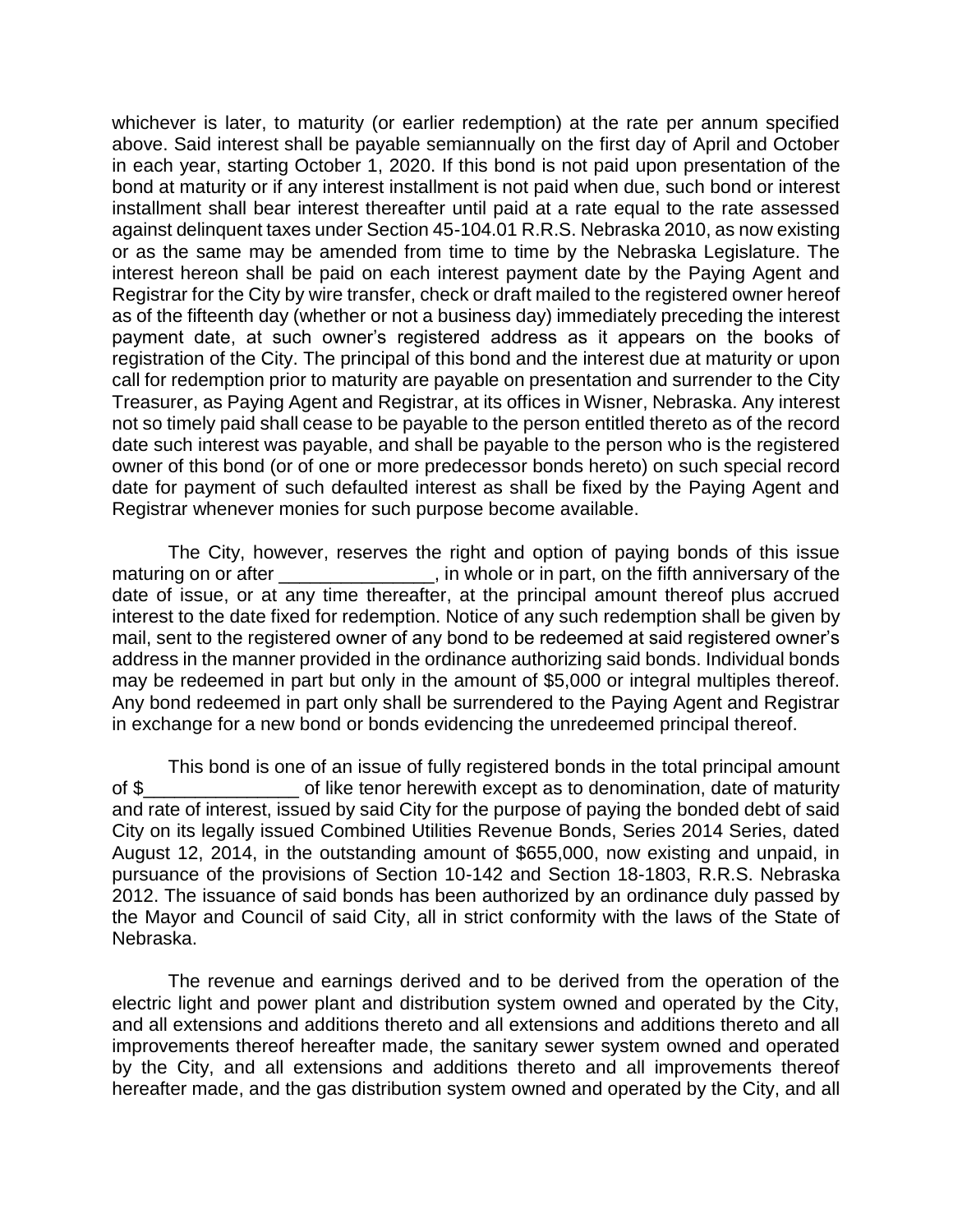extensions and additions thereto and all improvements thereof hereafter made (hereinafter collectively, the "Combined Utilities") are pledged and hypothecated, equally and ratably for the payment of all of the bonds of this issue of the principal amount of \$ , all of which bonds of said issue are equally and ratably secured by said pledge and are of equal priority as to lien upon the Revenues of said Combined Utilities owned and operated by the City. The City agrees to maintain and collect rates and charges for water, electricity and sewer usage which shall be reasonable and adequate to produce revenues and earnings sufficient at all times to pay the interest and principal of all of said bonds as such interest and principal become due and to maintain and operate said Combined Utilities efficiently. The ordinance which authorized the issuance of the bonds of this series constitutes a contract between the City and the holders of said bonds and reserves the right to the City to issue bonds equal in lien to the bonds of this series of bonds or junior lien bonds or notes under certain conditions. The bonds of this issue are not general obligations of the City and are payable solely from the revenues of said Combined Utilities as so pledged.

Under the ordinance authorizing this issue of bonds, the City has agreed to establish and maintain a special fund known as the Combined Utility Fund into which it will pay all of the gross revenues collected and received from the operation of its said Combined Utilities and will use the monies in said fund only for the operation and maintenance of said Combined Utilities and for the payment of the interest on and principal of the bonds of this series and of Additional Bonds authorized in accordance with the terms of said ordinance and for such other purposes as are permitted by said ordinance and will apply the monies in said fund to the payment of said bonds as the principal and interest thereof become due.

This bond is transferable by the registered owner or such owner's attorney duly authorized in writing at the office of the Paying Agent and Registrar upon surrender and cancellation of this bond, and thereupon a new bond or bonds of the same aggregate principal amount, interest rate and maturity will be issued to the transferee as provided in the ordinance authorizing said issue of bonds, subject to the limitations therein prescribed. The City, its Paying Agent and Registrar and any other person may treat the person in whose name this bond is registered as the absolute owner hereof for the purpose of receiving payment hereof and for all purposes and shall not be affected by any notice to the contrary, whether this bond be overdue or not.

AS PROVIDED IN THE ORDINANCE REFERRED TO HEREIN, UNTIL THE TERMINATION OF THE SYSTEM OF BOOK-ENTRY-ONLY TRANSFERS THROUGH THE DEPOSITORY TRUST COMPANY, NEW YORK, NEW YORK (TOGETHER WITH ANY SUCCESSOR SECURITIES DEPOSITORY APPOINTED PURSUANT TO THE ORDINANCE, "DTC"), AND NOTWITHSTANDING ANY OTHER PROVISIONS OF THE ORDINANCE TO THE CONTRARY, A PORTION OF THE PRINCIPAL AMOUNT OF THIS BOND MAY BE PAID OR REDEEMED WITHOUT SURRENDER HEREOF TO THE PAYING AGENT AND REGISTRAR. DTC OR A NOMINEE, TRANSFEREE OR ASSIGNEE OF DTC OF THIS BOND MAY NOT RELY UPON THE PRINCIPAL AMOUNT INDICATED HEREON AS THE PRINCIPAL AMOUNT HEREOF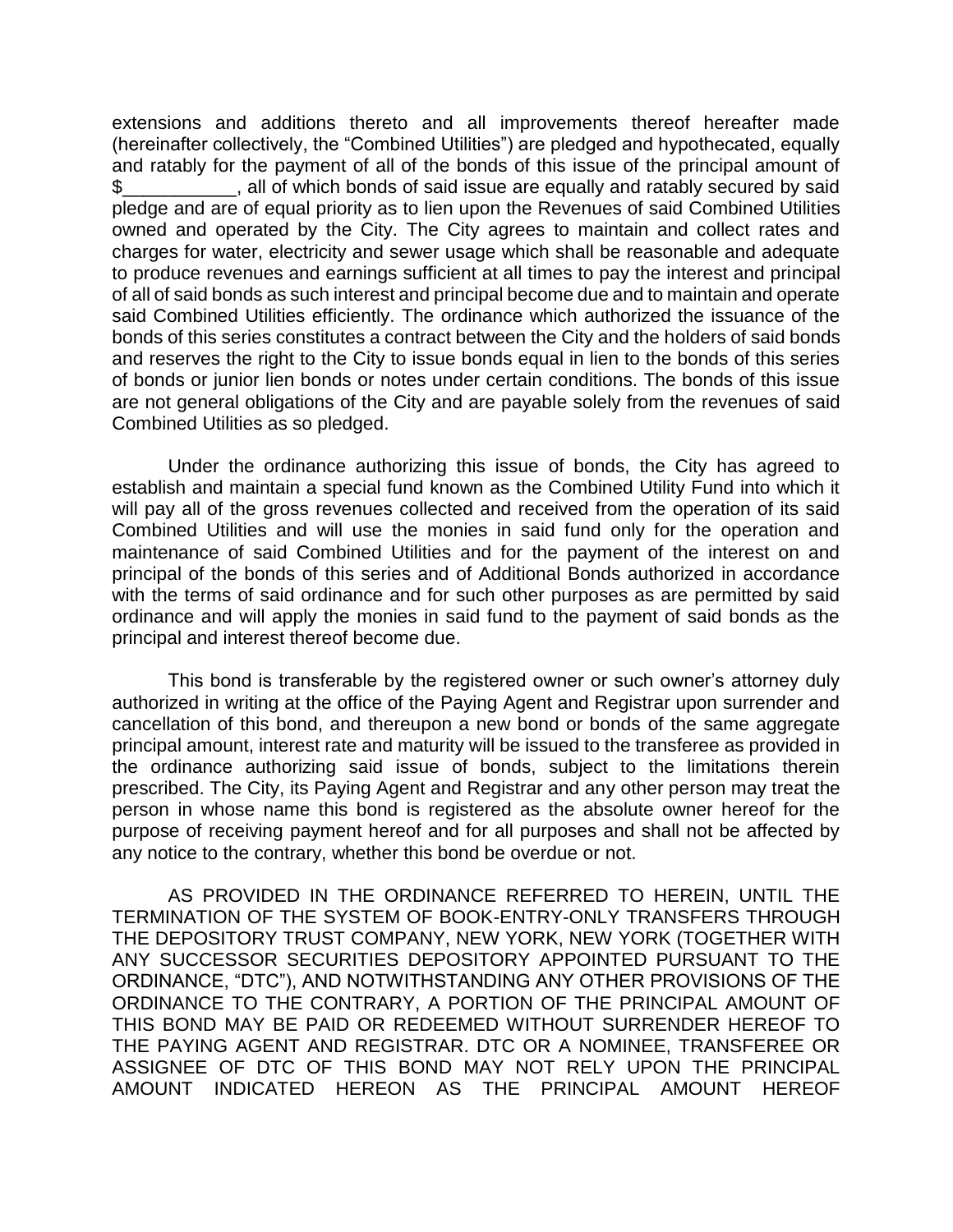OUTSTANDING AND UNPAID. THE PRINCIPAL AMOUNT HEREOF OUTSTANDING AND UNPAID SHALL FOR ALL PURPOSES BE THE AMOUNT DETERMINED IN THE MANNER PROVIDED IN THE ORDINANCE.

UNLESS THIS BOND IS PRESENTED BY AN AUTHORIZED OFFICER OF DTC (A) TO THE PAYING AGENT AND REGISTRAR FOR REGISTRATION OF TRANSFER OR EXCHANGE OR (B) TO THE PAYING AGENT AND REGISTRAR FOR PAYMENT OF PRINCIPAL, AND ANY BOND ISSUED IN REPLACEMENT HEREOF OR SUBSTITUTION HEREFOR IS REGISTERED IN THE NAME OF DTC AND ANY PAYMENT IS MADE TO DTC OR ITS NOMINEE, ANY TRANSFER, PLEDGE OR OTHER USE HEREOF FOR VALUE OR OTHERWISE BY OR TO ANY PERSON IS WRONGFUL BECAUSE ONLY THE REGISTERED OWNER HEREOF, DTC OR ITS NOMINEE, HAS AN INTEREST HEREIN.

This bond shall not be valid and binding on the City until authenticated by the Paying Agent and Registrar.

IT IS HEREBY CERTIFIED AND WARRANTED that all conditions, acts and things required by law to exist or to be done precedent to and in the issuance of this bond and the series of which this bond is a part in order to make the same legal and binding obligations of said City according to the terms thereof, do exist, have happened and have been performed in due time, form and manner as required by law, and that before the issuance of this bond provision has been duly made for the collection and segregation of the revenue of the City's waterworks plant and distribution system, electric light and power plant and distribution system, and sanitary sewer system and for the application of the same as hereinbefore provided.

IN WITNESS WHEREOF, the Mayor and Council of the City of Wisner, Nebraska, have caused this bond to be executed on behalf of the City by being signed by the Mayor and Clerk of the City, both of which signatures may be facsimile signatures, and by causing the official seal of the City to be affixed hereto all as of the date of original issue shown above.

CITY OF WISNER, NEBRASKA

By: (Do not sign) Mayor

ATTEST:

 (Do not sign) City Clerk

 $(S E A L)$ 

# CERTIFICATE OF AUTHENTICATION

This bond is one of the bonds authorized by an Ordinance passed and approved by the Mayor and Council of the City of Wisner as described in said bond.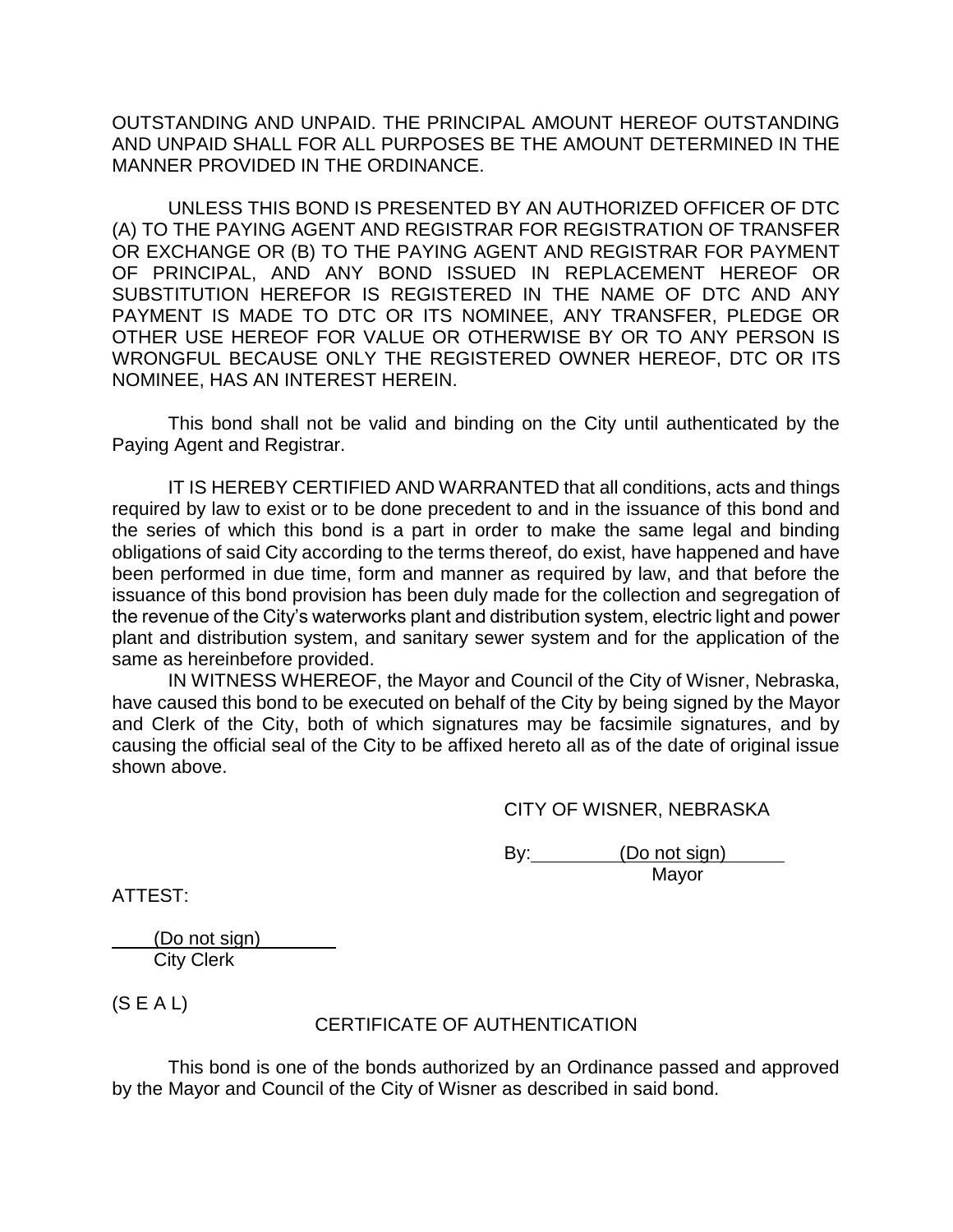(Do not sign) City Treasurer, as Paying Agent and Registrar

## (FORM OF ASSIGNMENT)

| For value received                                                                       | hereby sells, assigns and transfers    |  |  |  |
|------------------------------------------------------------------------------------------|----------------------------------------|--|--|--|
| unto                                                                                     | the within bond and hereby irrevocably |  |  |  |
| constitutes and appoints                                                                 | Attorney, to transfer the              |  |  |  |
| same on the books of registration in the office of the within mentioned Paying Agent and |                                        |  |  |  |
| Registrar with full power of substitution in the premises.                               |                                        |  |  |  |

Date: \_\_\_\_\_\_\_\_\_\_\_\_\_\_\_\_\_\_\_\_\_\_\_\_\_\_\_

SIGNATURE GUARANTEED

Registered Owner

By \_\_\_\_\_\_\_\_\_\_\_\_\_\_\_\_\_\_\_\_\_\_\_\_\_ \_\_\_\_\_\_\_\_\_\_\_\_\_\_\_\_\_\_\_\_\_\_\_\_\_\_\_\_

\_\_\_\_\_\_\_\_\_\_\_\_\_\_\_\_\_\_\_\_\_\_\_\_\_\_\_\_\_\_\_\_\_

Authorized Officer

Note: The signature(s) of this assignment MUST CORRESPOND with the name as written on the face of the within bond in every particular without alteration, enlargement or any change whatsoever, and must be guaranteed by a commercial bank or a trust company or by a firm having membership on the New York, Midwest or other stock exchange.

Section 9. For the payment of the Bonds, the City hereby pledges and hypothecates the entire Revenues derived and to be derived of the Combined Utilities subject only to the payment of reasonable expenses of operating and maintaining said Combined Utilities.

Section 10. The City will maintain and collect rates and charges for all water, electricity and sewer services furnished from its Combined Utilities adequate to produce revenue and earnings sufficient at all times:

(a) to provide for the payment of interest on and principal of the Bonds and any Additional Bonds as such interest and principal become due;

(b) to pay all reasonable costs of operation and maintenance of the Combined Utilities, including adequate insurance as provided by this ordinance and to pay for the necessary and reasonable repairs, replacements and extensions of said Combined Utilities:

(c) to establish and maintain a Combined Utility Bond Reserve Account as hereinafter set forth; and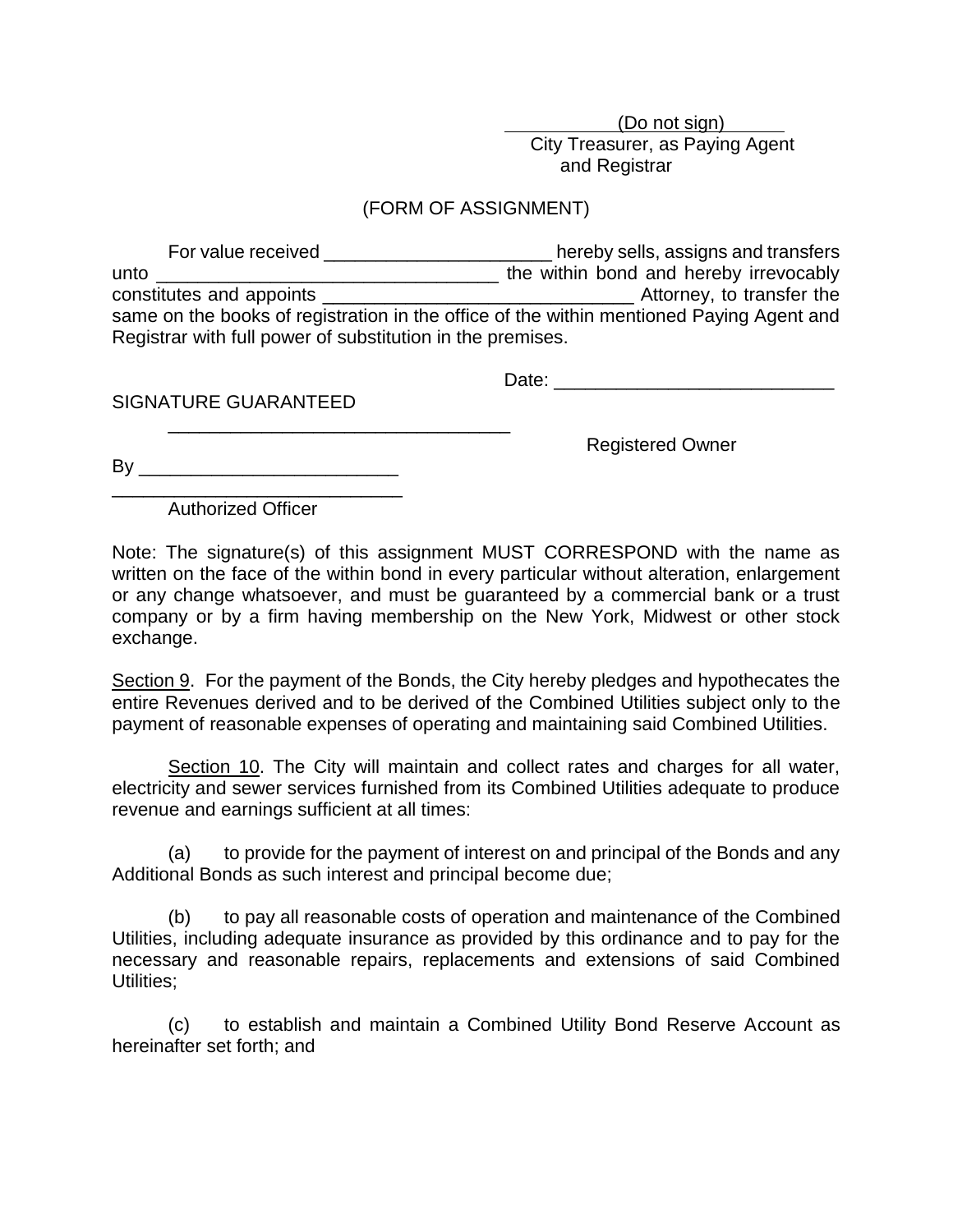(d) to meet all contractual obligations of the City pursuant to or with respect to the Bonds and any Additional Bonds, all as then outstanding.

Section 11. The entire revenue and earnings derived from the operation of the Combined Utilities of said City shall be set aside as collected and deposited in a separate fund which is hereby created and designated as the "Combined Utility Fund". The monies in the Combined Utility Fund shall be deposited in a separate bank account properly identified as such in a bank or banks designated by the Council and shall be secured as provided by law for public deposits. The City shall set up and maintain as long as the Bonds or any Additional Bonds are outstanding the following accounts for the administration of said fund:

I. OPERATION AND MAINTENANCE ACCOUNT: There is hereby established within the Combined Utility Fund a separate account designated as the "Operation and Maintenance Account". The City shall set aside in this account each month an amount sufficient for the operation and maintenance of its Combined Utilities and the expenses of maintenance and operation of said Combined Utilities shall be paid out of this account.

II. COMBINED UTILITY REVENUE BOND PAYMENT ACCOUNT: Out of said Fund the City shall pay into the Combined Utility Revenue Bond Payment Account, beginning on the first day of the first calendar month after the issuance and delivery of the Bonds an amount such that if the same amount were credited on the first day of each calendar month from such date of credit until the next payment date upon which any amount falls due on the Bonds, whether for principal or interest, the amount accumulated by such monthly credits would equal the amount falling due on such payment date on the Bonds, provided however, that such credits shall be required only as and to the extent that such payments are not provided from other sources. All such transfers to the Combined Utility Revenue Bond Payment Account shall be made in such amounts and at such times that there will be sufficient sums in such Account to meet the required payments due on the Bonds. Transfers from such Account shall be made to the respective paying agents (or direct payee) for each such issue.

III. COMBINED UTILITY BOND RESERVE ACCOUNT: There is hereby established within the Combined Utility Fund a separate account designated as the "Combined Utility Bond Reserve Account". The City will deposit the sum agreed to in the Bond Purchase Agreement (the "2020 Required Balance") into a separate sub-account within the Combined Utility Bond Reserve Account for the Bonds (the "2020 Subaccount"), which amount shall be maintained in the 2020 Sub-account as long as any of the Bonds are outstanding. Monies in the Combined Utility Bond Reserve Account, but only from the designated sub-account for a specific issue, are to be applied to prevent any default in payments due on such specific issue for such purpose in the Bond Payment Account established by the Ordinance. In the event that monies are withdrawn from the 2020 Sub-account, but subject to allocation among other sub-accounts in the Combined Utility Bond Reserve Account which may be established as described in this Ordinance, all Revenues of the Combined Utilities remaining after making payments required to be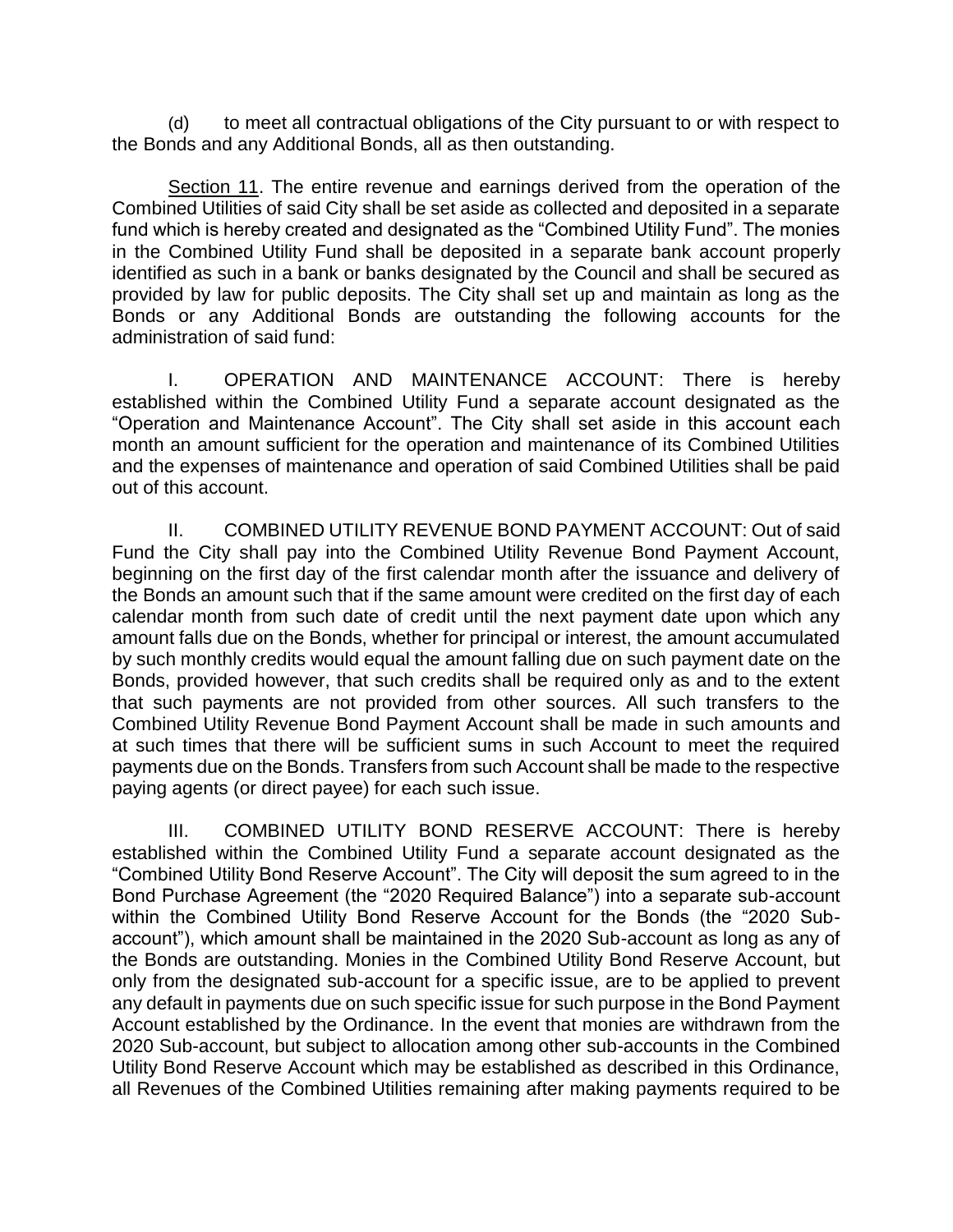made to the Operation and Maintenance Account and the Combined Utility Revenue Bond Account are to be credited to the 2020 Sub-account until the balance in such account has been restored to the 2020 Required Balance. In the event that Additional Bonds are issued, the amount to be maintained in the Combined Utility Bond Reserve Account, in a separate sub-account for such Additional Bonds, shall be set in the discretion of the Mayor and Council of the City (which amount may be \$-0-). Additional amounts may be provided for by deposit of available City funds or by monthly credits from Revenues. Each sub-account in the Combined Utility Bond Reserve Account shall be held solely for the specific issue for which it is established. In the event of withdrawal from any such sub-account which results in the amount in such sub-account being deficient to meet the required balance, available amounts for restoring sub-account balances shall be credited to each deficient sub-account on a pro rata basis in accordance with the respective outstanding principal amounts for those issues for which the respective subaccounts are then deficient. When the Bonds or any issue of Additional Bonds for which a sub-account has been established are no longer outstanding, the particular sub-account for such issue shall no longer be required to be maintained. The maximum amount required to be maintained in the Combined Utility Bond Reserve Account shall not exceed the maximum amount permitted to be invested without yield restriction under the regulations of the United States Treasury Department relating to Sections 103(b) and 148 of the Internal Revenue Code of 1986, as amended.

IV. SURPLUS ACCOUNT: There is hereby established within the Combined Utility Fund a separate account designated as the "Surplus Account". After provisions have been made for each of the foregoing accounts, all remaining funds shall be transferred into the Surplus Account to be used as follows:

- 1) To fill any deficiency in the foregoing accounts.
- 2) To pay on an accelerated basis the required fund balance of the Combined Utility Bond Reserve Account.
- 3) To be used for any lawful purpose connected with the Combined Utilities including paying principal and interest on general obligation bonds or junior lien revenue bonds or notes of the City authorized to pay the cost of constructing improvements to the Combined Utilities.
- 4) Retiring the Bonds and Additional Bonds prior to their maturity under their option provisions or by purchase on the open market.
- 5) To be transferred to the general fund of the City for any lawful municipal purpose.

Monies on deposit in the Combined Utility Fund, which have not as yet been credited to an account therein in accordance with this section, and monies credited to the Operation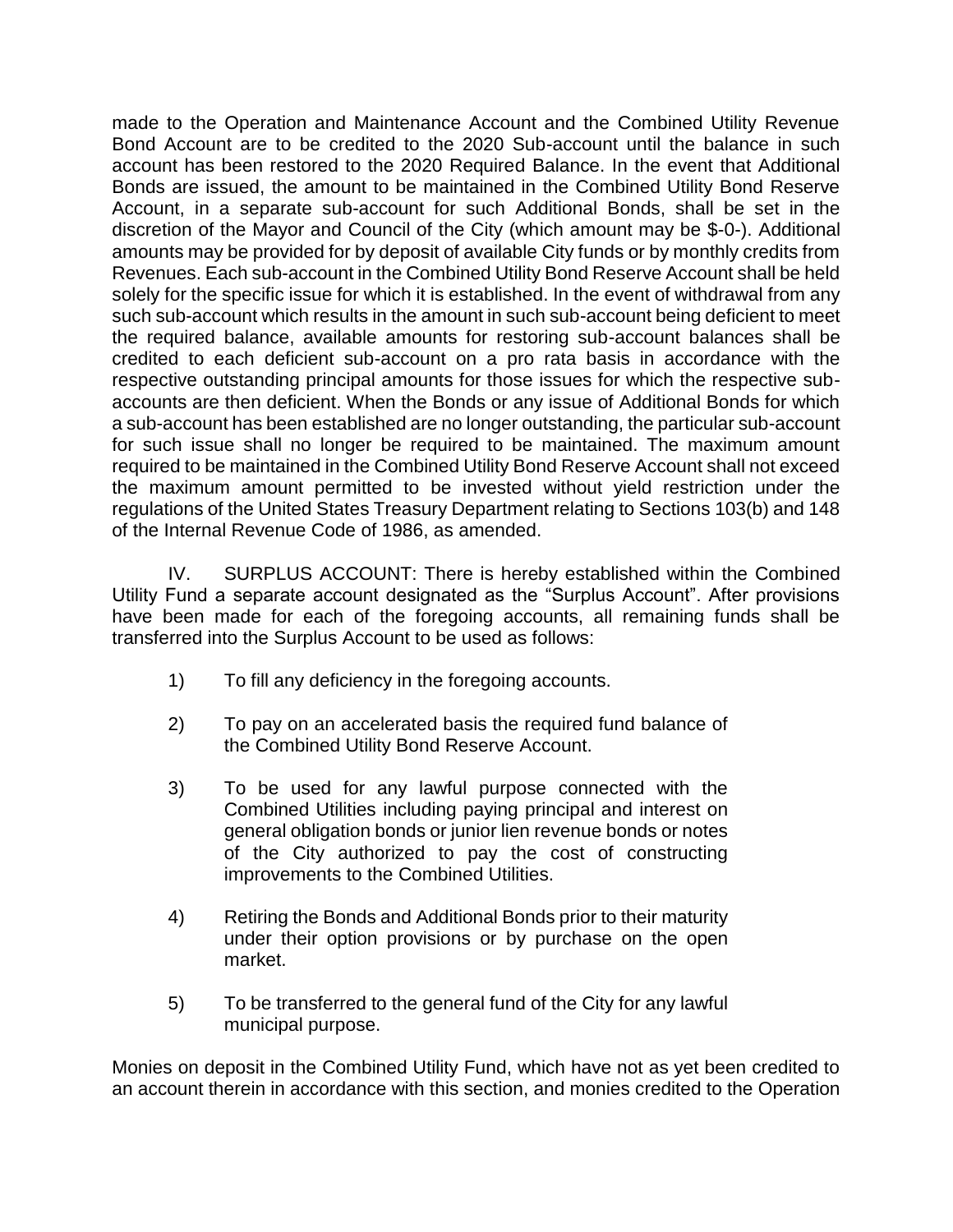and Maintenance Account and the Combined Utility Revenue Bond Account may, to the extent practicable and reasonable, be invested in direct general obligations of or obligations the principal and interest of which are unconditionally guaranteed by the United States of America, maturing in the case of unallocated monies invested from the Combined Utility Fund not later than the first business day of the month next following such investment and maturing in the case of monies invested from the Operation and Maintenance Account and the Combined Utility Revenue Bond Account at such times and in such amounts as shall be required to provide monies to make the payments to be made from said accounts. Monies credited to the Combined Utility Bond Reserve Account shall be invested in direct obligations of or obligations the principal and interest of which are unconditionally guaranteed by the United States of America, maturing or redeemable at stated fixed prices at the option of the holder, by not more than eight years from the date of such investment. Monies credited to the Surplus Account shall be invested in such obligations as are permitted by law for cities of the class of which the City is one, maturing at such times not later than ten years of the date of such investment and in such amounts as shall be determined by the City in accordance with its estimate of the payments to be made from said Accounts and, if permitted by law, in Bonds or Additional Bonds, which bonds so purchased shall be held for the credit of said Accounts and not cancelled, and in Revenue Bond Anticipation Notes of the City and in paving, sewer and water warrants of the City which are to be funded by the issuance of bonds of the City. All interest and income derived from monies to the credit of the Combined Utility Fund, the Operation and Maintenance Account, and the Surplus Account shall, when realized and collected, be credited to the said Fund or to the respective Account from which such investments were made. All monies and income from investments made from monies credited to the Combined Utility Bond Reserve Account, the Improvement and Extension Account and the Combined Utility Revenue Bond Account shall, when realized and collected, be credited to the respective Account from which such investments were made, unless there shall then be credited thereto the respective full amounts required by paragraphs II and III of this section, in which event such interest and income shall be credited to the Surplus Account. All investments held for the credit of any Fund or Account may be sold when required to make payments to be made from such Fund or Account. It is understood that the Revenues of the Combined Utilities are to be credited to the various accounts hereinabove established in the order in which said Accounts have been listed, and if within any period the Revenues are insufficient to credit the required amounts in any of the said Accounts, the deficiencies shall be made up the following period or periods after payments into all Accounts enjoying a prior claim on the Revenues have been made in full.

Section 12. The City is hereby authorized and directed to keep proper records, books and accounts (separate from all other records and accounts) in which complete and correct entries shall be made of all transactions relating to the said Combined Utilities and all of the funds and accounts established hereby. Within 120 days after the close of each fiscal year a certified public accountant's report on the financial condition and results of operation shall be furnished to the underwriter of the Bonds (which shall specifically include, without limitation, the number of customers served as of the close of the fiscal year). The expense of such reports shall be considered an operating expense. Any holder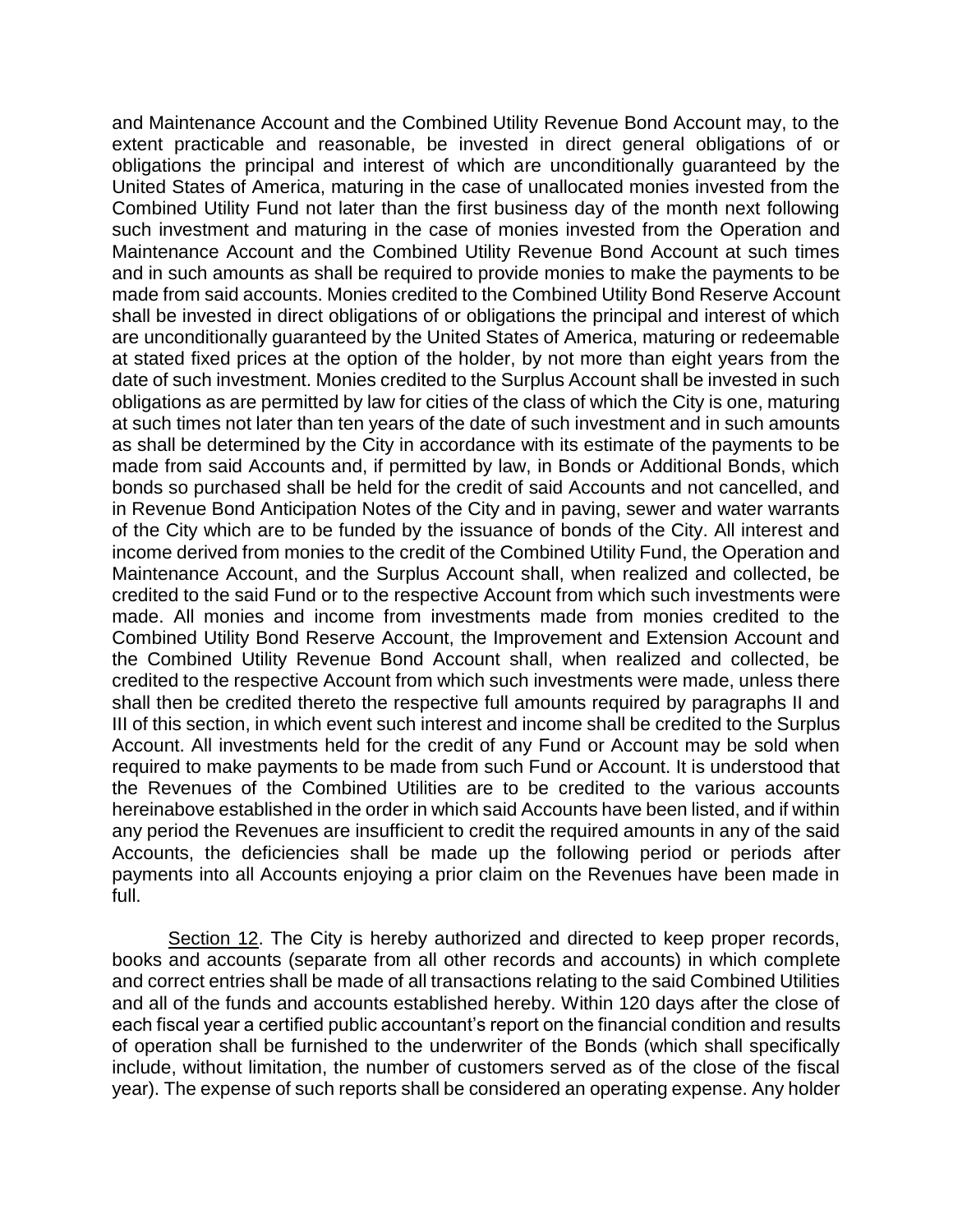or holders of twenty-five per cent in aggregate principal amount of the bonds at the time then outstanding shall have the right at all reasonable times to inspect the Combined Utilities and all records, accounts and data of the City relating thereto.

Section 13. The City Treasurer and the City Clerk shall be bonded, in addition to their official bond, by an insurance company or bonding company licensed to do business in Nebraska, in amounts sufficient to cover at all times all the revenues and earnings of the Combined Utilities placed in their hands. Any other person employed by the City in the collection or handling of monies derived from the operation of said property shall also be bonded in an amount sufficient to cover all monies which may at any time be placed in such person's hands. The amount of such bonds shall be fixed by the Council and the cost thereof shall be paid from the earnings of said Combined Utilities and they shall secure the faithful accounting of all monies.

Section 14. The City will carry adequate insurance on the Combined Utilities in such amounts as are normally carried by private companies engaged in similar operations, including, without limiting the generality of the foregoing, fire and windstorm insurance, public liability insurance or workers compensation insurance and any insurance covering such risks as shall be recommended by a consulting engineer. The cost of all such insurance shall be regarded and paid as an operation and maintenance expense.

All such insurance policies shall be in such form and amount as shall be approved or recommended by a consulting engineer. All insurance proceeds, except proceeds from public liability insurance shall be used in making good the loss or damage in respect of which they were paid either by repairing the property damaged or replacing the property destroyed, and expenditures from said monies shall be made only upon a certificate issued by a consulting engineer and filed with the City Clerk stating that the proceeds, together with any other monies available for such purposes, are sufficient for the repair or replacement of any such properties; and when the City shall have been furnished with a certificate of a consulting engineer stating that the property damaged or destroyed has been fully repaired or replaced and such repairs or replacements have been fully paid for, the residue, if any, of such insurance proceeds shall be transferred to the Combined Utility Revenue Bond Account to make up any deficiency in said account, if any such deficiency exists, and if no such deficiency exists said residue shall be transferred to the Combined Utility Fund and credited to the accounts provided for in Section 11 in the same manner as other revenues of the Combined Utilities.

If the proceeds of any insurance shall be insufficient to repair or replace the property damaged or destroyed, the City may use and shall pay out for such purpose, to the extent of such deficiency, any money remaining in the Surplus Account. If in the opinion of a consulting engineer the proceeds of any insurance, together with any amount then available for that purpose in the Surplus Account shall be insufficient to fully complete and pay for such repairs or replacements and if the City shall fail to supply such deficiency from other sources within a period of six months after receipt by the City of such insurance monies, or if in the opinion of a consulting engineer it is to the best interest of the City not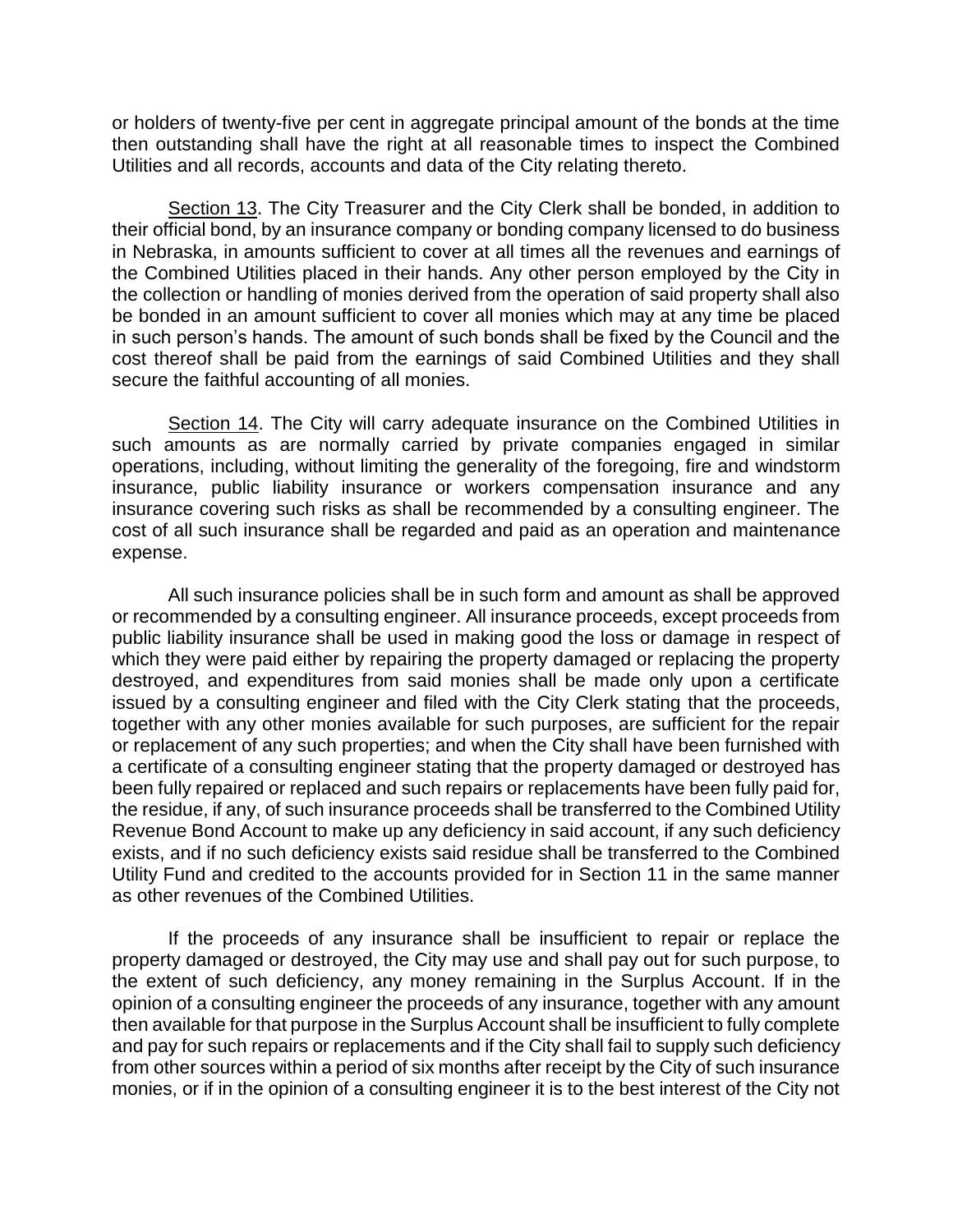to repair or replace all or any part of the damaged properties and that failure to repair or replace the damaged properties shall not affect the sufficiency of the income and revenue from the remaining properties to properly maintain and operate the same and provide funds for the Combined Utility Revenue Bond Account and Combined Utility Bond Reserve Account, as herein provided for, then such insurance monies to the extent not applied to repair or replace the damaged properties shall be deposited in the Combined Utility Bond Reserve Account as described in Section 11 hereof and used for the purposes for which said account has been created, so as to fill said account to its required balance, or if said account is filled to its required balance, and any amount which may be in excess of the amount required shall be credited to the Surplus Account.

If the holders of sixty percent (60%) or more in principal amount of the Bonds and any Additional Bonds at the time outstanding hereunder shall at any time direct the City in writing to do so, then any insurance monies theretofore credited to Surplus Account and then in the hands of the City may be used for extensions and betterments of said Combined Utilities properties or applied to the pro rata payment of the principal of and accrued interest on all such bonds then outstanding hereunder.

The proceeds of any and all policies for public liability or workers compensation insurance shall be paid to the respective claimants or to the City Treasurer to be held and used in paying the claims on account of which they were received.

Section 15. The City will maintain the Combined Utilities in good condition and operate the same in an efficient manner and at a reasonable cost. The City agrees with the holders from time to time of the Bonds that the City will continue to own, free from all liens and encumbrances, and will adequately maintain and efficiently operate said Combined Utilities; provided, however, the City may sell for cash property which is recommended to be sold by the manager or superintendent of utilities, or an independent Consulting Engineer, and which is determined as a matter of record by the Council to have become obsolete, non-productive or otherwise unusable to the advantage of the City.

Section 16. Nothing in this ordinance shall be construed in such a manner as to prevent the issuance by the City of Additional Bonds payable from the Revenues of the Combined Utilities of the City on a parity with the lien of the Bonds equally and ratably secured therewith and entitled to the security and benefits of this ordinance; provided, however, that before any such Additional Bonds are actually issued, the Revenues of the Combined Utilities, for the fiscal year next preceding the date of the authorization of such Additional Bonds, after deducting therefrom all costs of operation and maintenance of the Combined Utilities for such fiscal year and before deduction of depreciation or interest as based on a certified public accountants report shall have been equal to 1.25 times the average annual debt service requirements of the Bonds, any Additional Bonds then outstanding, and the Additional Bonds proposed to be issued or such revenues would have met such test by applying the provisions of the second paragraph of this Section 16. If no audit report is available for the fiscal year next preceding the year in which such proposed additional bonds are issued, the report from the next proceeding year may be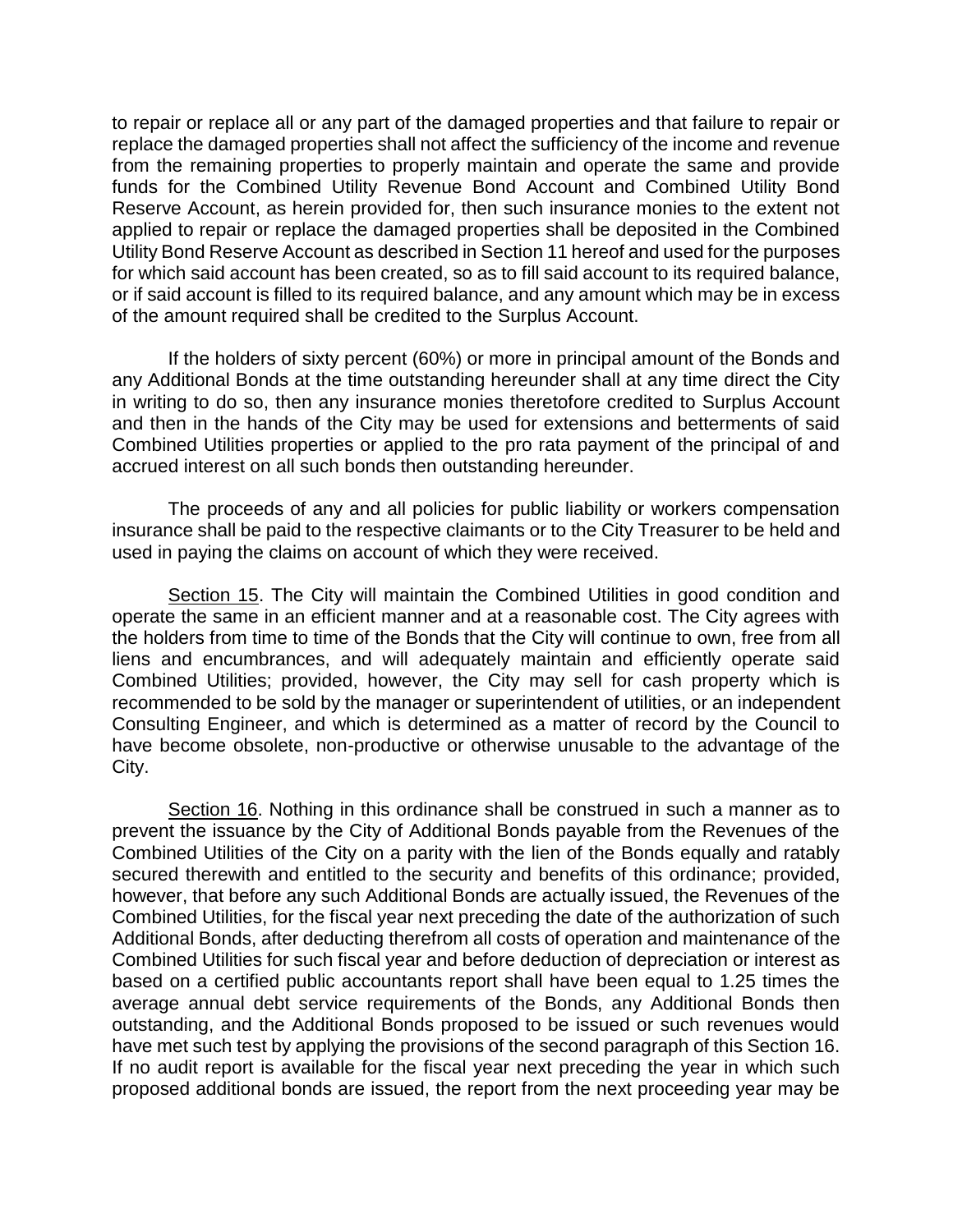used in determining compliance with this section, provided that the City Treasurer shall certify that no substantial or material changes in circumstance have occurred which would reduce the amount of revenues of the Combined Utilities so as to make the issuance of such additional bonds in conflict with this ordinance. For this purpose, the average annual debt service requirements shall be determined by adding all of the principal and interest which will become due when computed to the absolute maturity of the Bonds, Additional Bonds, if any, then outstanding and Additional Bonds proposed to be issued and dividing such total by the number of years remaining that the longest bond of any such issue of bonds has to run to maturity. In the event of the issuance of Additional Bonds payable from the Combined Utility Fund as authorized above, sufficient funds (which may be available funds of the City or revenues of the Combined Utilities) shall be deposited into a separate sub-account for such Additional Bonds within the Combined Utility Bond Reserve Account (as provided in Section 11 above). The City may, at its option, deposit in said accounts available funds from other sources, provided, however, the City shall not in any event be required by this ordinance to accumulate in the Combined Utility Bond Reserve Account an amount in excess of the maximum amount permitted to be invested without yield restriction under Sections 103(b) and 148 of the Internal Revenue Code of 1986, as amended, and applicable regulations of the United States Treasury Department, both as then currently in effect.

In the event any change in the rates, rentals and charges for the use and service of the Combined Utilities has been made during the preceding fiscal year or during the interval between the end of such fiscal year and the issuance of such Additional Bonds, or in the event the City shall covenant in the ordinance or resolution authorizing the issuance of such Additional Bonds to impose, effective upon the issuance of such Additional Bonds, higher rates, rentals and charges for such use and service, compliance with the provisions of this Section 16 of this ordinance may be evidenced by a certificate of an independent Consulting Engineer or firm of engineers or Certified Public Accountant or independent Certified Public Accountants to be filed with the City Clerk prior to the issuance of any such Additional Bonds. Such certificate shall state fully the facts upon which such certificate is based and, if it is a certificate of the Consulting Engineer or firm of Consulting Engineers, shall have attached thereto the certified financial statement for the fiscal year next preceding the date of authorization of such Additional Bonds used by the Engineer or firm of Engineers in arriving at the conclusion stated in said certificate. The Consulting Engineer or independent Certified Public Accountant of the City shall, in determining the earnings for such fiscal year adjust the collections to reflect the result as if such changed rates, rentals and charges, or such higher rates, rentals and charges had been in existence for such entire preceding fiscal year period, and the amount of such net collections and adjusted earnings as aforesaid shall be conclusive evidence and the only evidence required to show compliance with the provisions and the requirements of Section 16 of this ordinance. If the City shall find it desirable, the City shall also have the right when issuing additional bonds to combine with its water utilities and sewer utilities, any electric, solid waste removal system, any gas distribution system or any other utility or revenue producing facility of the City (which shall thereafter be known as the "Combined Utilities System") authorized to be combined under Sections 18-1803 through 18-1805 R.R.S. Nebraska 2012, and to cause all of the revenues of all such combined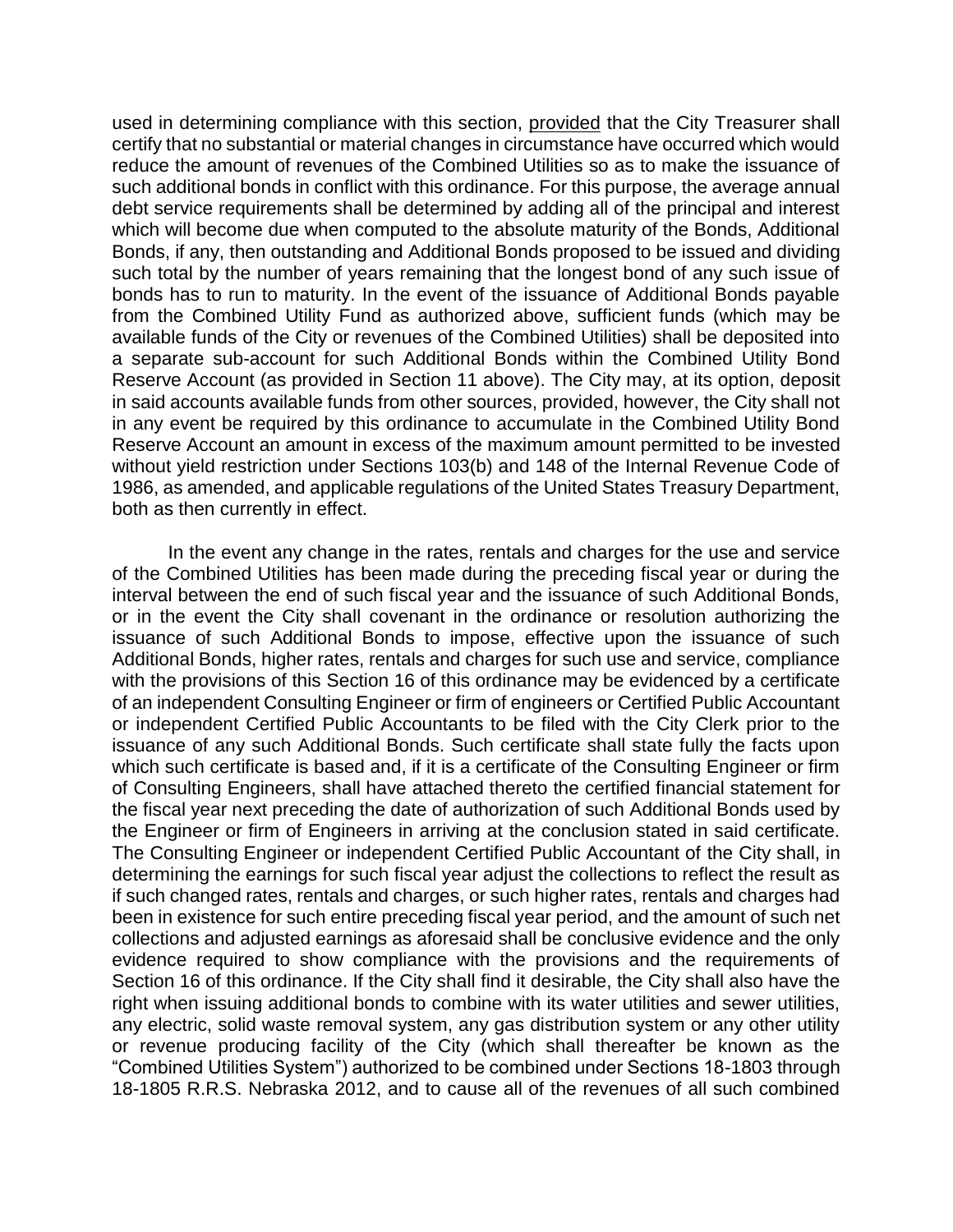utility systems to be paid into the Combined Utility Fund, and to provide that all of the Bonds all as then outstanding, and any proposed issue of Additional Bonds shall be payable from the revenues of such Combined Utilities System and shall stand on a parity and in equality as to security and payment, provided, however, no utility shall be combined with the current Combined Utilities and such other Combined Utilities as contemplated in this paragraph unless the City is current with all the payments required to be made into the accounts created in Section 11 and the net revenues of such Combined Utilities systems shall satisfy at least one of the requirements for additional bonds provided in this Section 16. For purposes of meeting such requirements, the definition of Revenues of the Combined Utilities shall include the additional utility or utilities and take into consideration the ordinary expenses of operating and maintaining the additional utility or utilities and for such purposes any engineer furnishing projections may take into consideration the factors described in the second or third paragraphs of this Section 16.

If, prior to the payment of the Bonds herein authorized, it shall be found desirable to refund any Additional Bonds then outstanding, under the provisions of any law then available, said bonds or any part thereof may be refunded without the consent of the holders thereof and the refunding obligations so issued shall enjoy complete equality of lien with the portion of the bonds which is not refunded, if any there be, and the refunding obligations shall continue to enjoy whatever priority of lien over subsequent issues may have been enjoyed by the bonds refunded, provided, however, that unless all of the outstanding bonds are being refunded, the total of the interest and principal payment obligation in any succeeding year shall not be greater, after such refunding, than it would have been in each such succeeding year without such refunding without the consent of the holders of the unrefunded portion of said bonds. Refunding bonds shall also be permitted to be issued in accordance with the first three paragraphs of this Section 16 and for purposes of calculating average annual debt service requirements, the City shall not be required to include principal or interest due on any bonds to be refunded, from and after the time that such refunded bonds shall no longer be outstanding under the terms of their authorizing ordinance.

Section 17. Nothing herein contained shall prevent the City from issuing bonds, revenue notes or other forms of indebtedness, the payment of the principal and interest of which is a charge upon all or a portion of the revenues of the Combined Utilities, junior or inferior to the Bonds and to the payments to be made into the Operation and Maintenance Account, Combined Utility Revenue Bond Payment Account and the Combined Utility Bond Reserve Account, and the City shall have the right to pay interest thereon and the principal thereof, as long as no deficiency exists in the payments into such Accounts, from funds available for improvements and enlargements to the Combined Utilities of the City or from other funds which are available for such debt service.

Section 18. The City will not hereafter grant any franchise or right to any person, firm or corporation to own or operate a water or electric or sewer system in competition with those owned by the City.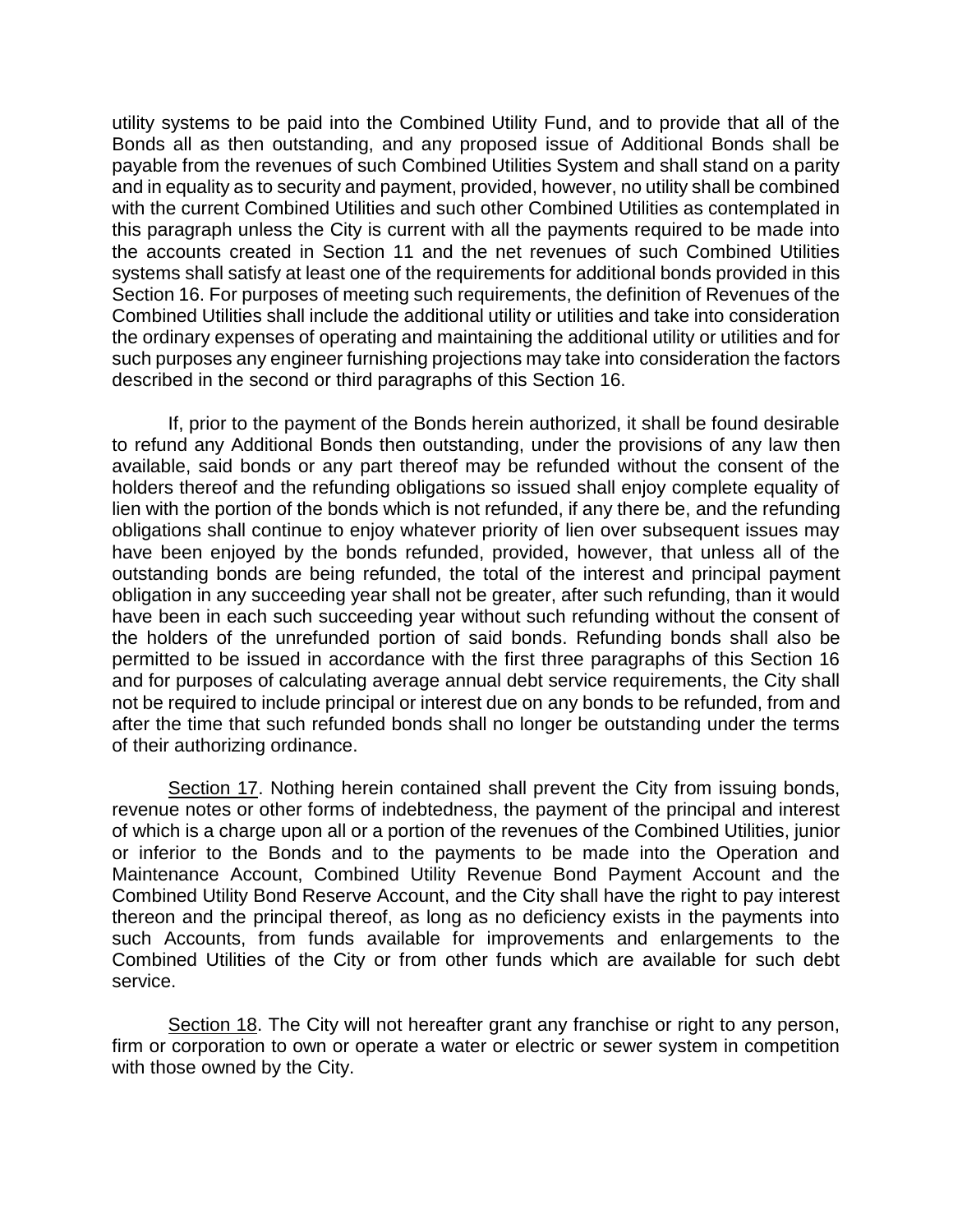Section 19. While any of the Bonds are outstanding, the City will render bills to all customers for utilities service and, subject to applicable statutes and rules, if bills are not paid within sixty days after due, the City will use all remedies lawfully available to collect such amounts due and owing.

Section 20. Except for amendments which are required for the correction of language to cure any ambiguity or defective or inconsistent provisions, omission or mistake or manifest error contained herein, no changes, additions or alterations of any kind shall be made by the City in the provisions of this Ordinance in any manner; provided, however, that from time to time the holders of sixty percent (60%) in principal amount of the Bonds and of Additional Bonds outstanding authorized hereunder (not including any of said bonds credited to any of the accounts set out in Section 11 of this Ordinance or any other of said bonds owned or controlled directly or indirectly by the City) by an instrument or instruments in writing signed by such holders and filed with the City Clerk shall have power to assent to and authorize any modification of the rights and obligations of the City and of the holders of the Bonds and of Additional Bonds and the provisions of this Ordinance that shall be proposed by the City, and any action authorized to be taken with the assent and authority given as aforesaid of the holders of sixty percent (60%) in principal amount of said bonds shall be binding upon all holders of said Bonds and Additional Bonds at the time outstanding hereunder and upon the City as fully as though such action were specifically and expressly authorized by the terms of this Ordinance; provided, always, that no such modification shall be made which will (a) extend the time of payment of the principal of or interest on any of said bonds or reduce the principal amount thereof or the rate of interest thereon; or (b) give to any of said bonds secured by this Ordinance any preference over any other of said bond or bonds; or (c) authorize the creation of any lien prior to the pledge of the revenues afforded by this Ordinance for the Bonds and any Additional Bonds; or (d) reduce the percentage in principal amount of said outstanding bonds required to assent to or authorize any such modification. Any modification of the provisions of this Ordinance made as aforesaid shall be set forth in a supplemental ordinance to be adopted by the Mayor and City Council of said City.

Section 21. So long as any of the Bonds or any Additional Bonds of equal lien are outstanding, each of the obligations, duties, limitations and restraints imposed upon the City by this Ordinance shall be deemed to be a covenant between the City and every holder of said bonds, and this Ordinance and every provision and covenant thereof shall constitute a contract of the City with every holder from time to time of said bonds. Any holder of a Bond or Additional Bond or Bonds may by mandamus or other appropriate action or proceeding at law or in equity in any court of competent jurisdiction enforce and compel performance of this Ordinance and every provision and covenant thereof including, without limiting the generality of the foregoing, the enforcement of the performance of all duties required by the City by this Ordinance and the applicable laws of the State of Nebraska, including in such duties the making and collecting of sufficient rates, rentals, fees or charges for the use and service of the Combined Utilities, the segregation of the revenues of said system and the application thereof to the respective Fund and Accounts referred to and described in Section 11 of this Ordinance.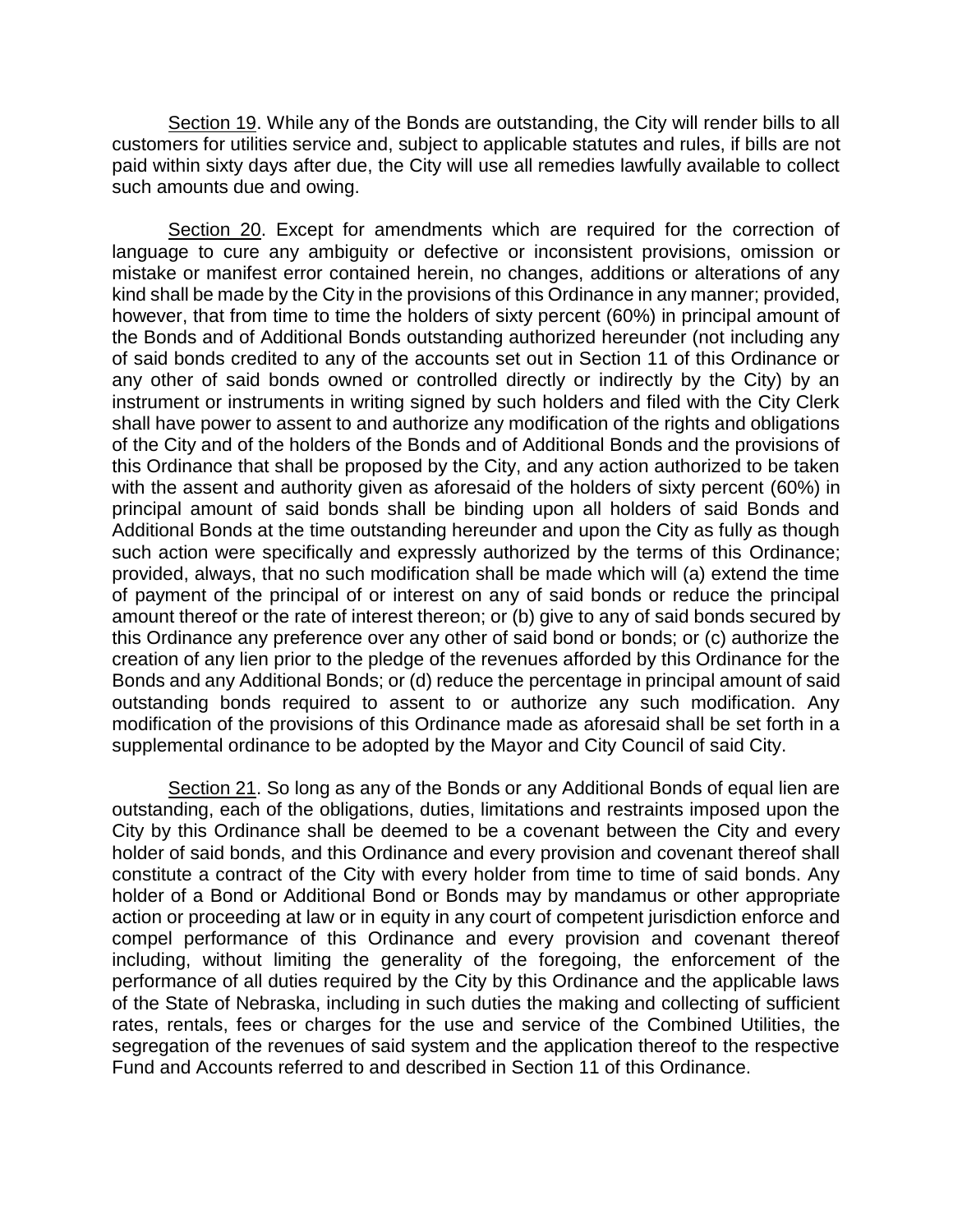Section 22. The City's obligations under this Ordinance and the liens, pledges, dedications, covenants and agreements of the City herein made or provided for shall be fully discharged and satisfied as to any Bonds or Additional Bonds issued hereunder, and said bonds shall no longer be deemed outstanding hereunder, if such bonds shall have been purchased and cancelled by the City or, as to any of said bonds not theretofore purchased and cancelled by the City, when payment of the principal of and any applicable redemption premium, if any, on such bonds plus interest thereon, to the respective dates of maturities or redemption (a) shall have been made or caused to be made in accordance with the terms thereof; or (b) shall have been provided for by depositing in escrow with any state or national bank having trust powers, or trust company, in trust solely for such payment (i) sufficient monies to make such payment or (ii) direct general obligations of or obligations the principal and interest of which are unconditionally guaranteed by the United States of America (herein referred to as "Government Obligations") in such amount and bearing interest payable and maturing or redeemable at stated fixed prices at the option of the holder as to principal at such time or times as will insure the availability of sufficient monies to make such payment, and such bonds shall cease to draw interest from the date of their redemption or maturity and, except for the purposes of such payment, shall no longer be entitled to the benefits of this Ordinance except for payment from such deposit and shall no longer be considered as outstanding; provided that, with respect to any such bonds called or to be called for redemption, the City shall have duly given notice of redemption, or made irrevocable provision for giving such notice. Any such monies so deposited with the aforesaid bank or trust company as provided in this section may be invested and reinvested in Government Obligations at the direction of the City, and all interest and income from all such Government Obligations in the hands of the aforesaid bank or trust company which is not required to pay principal or interest on such bonds for which deposit has been made shall be paid to the City as and when realized and collected.

Section 23. If any section, paragraph, clause or provision of this Ordinance shall be held invalid, the invalidity of such section, paragraph, clause or provision shall not affect any of the other provisions of this Ordinance.

Section 24. All ordinances, resolutions or orders or parts thereof in conflict with the provisions of this ordinance are to the extent of such conflict hereby repealed.

Section 25. In accordance with the terms of the Agreement, the Bonds shall be sold to Piper Sandler & Co. (the "Initial Purchaser") and the City Treasurer is authorized to deliver the Bonds to the Initial Purchaser upon receipt of said amount plus accrued interest, if any, to date of payment. The Bonds are sold to the Initial Purchaser subject to the opinion of Rembolt Ludtke LLP, as Initial Purchaser's bond counsel that the Bonds are lawfully issued; that the Bonds constitute a valid obligation of the City; and that under existing laws and regulations the interest on the Bonds is exempt from both Nebraska state and federal income taxes. Such purchaser and its agents, representatives and counsel (including Initial Purchaser's bond counsel) are hereby authorized to take such actions on behalf of the City as are necessary to effectuate the closing of the issuance and sale of the Bonds, including, without limitation, authorizing the release of the Bonds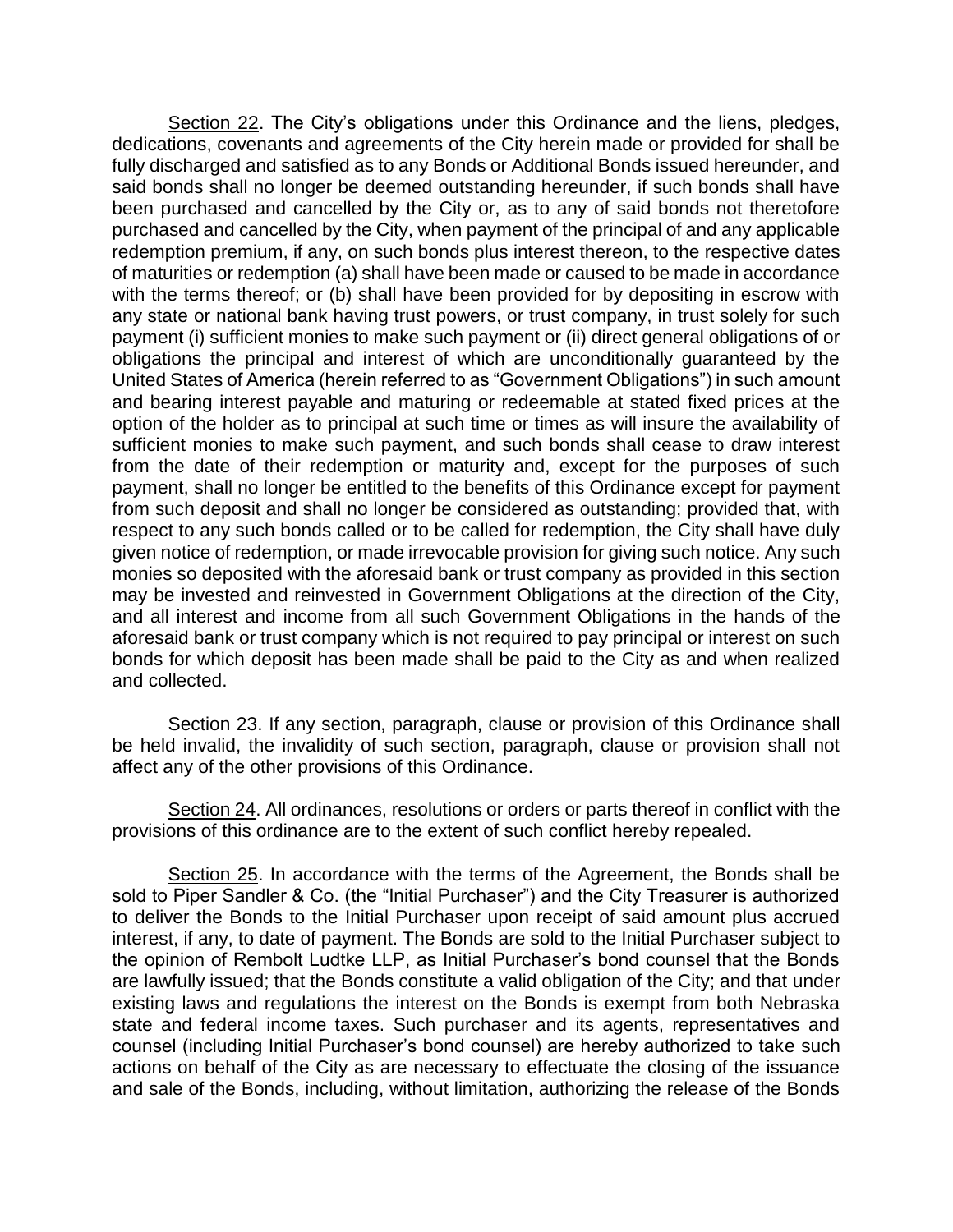by the Depository (as defined herein) at closing. The net proceeds of the Bonds shall be applied upon receipt for the purposes described in Section 1 hereof.

Section 26. The City of Wisner, Nebraska, hereby covenants to the purchasers and holders of the Bonds that it will make no use of the proceeds of said bond issue, including monies held in any sinking fund for the payment of said Bonds, which would cause said Bonds to be arbitrage bonds within the meaning of Sections 103(b) and 148 of the Internal Revenue Code of 1986, as amended, (the "Code") and further covenants to comply with said Sections 103 and 148 and all applicable regulations thereunder throughout the term of said bond issue. The City hereby covenants and agrees to take all actions necessary under the Code to maintain the tax-exempt status of interest payable on the Bonds with respect to taxpayers generally but not including insurance companies or corporations subject to the additional minimum tax. The City hereby designates the Bonds as its "qualified tax-exempt obligations" pursuant to Section 265(b)(3)(B)(i)(III) of the Code and covenants and warrants that it does not anticipate issuing tax-exempt obligations in calendar 2020 in an amount in excess of \$10,000,000.

Section 27. In order to promote compliance with certain federal tax and securities laws relating to the bonds herein authorized (as well as other outstanding bonds) the policy and procedures attached hereto as Exhibit "A" (the "Post-Issuance Compliance Policy and Procedures") are hereby adopted and approved. To the extent that there is any inconsistency between the attached Post-Issuance Compliance Policy and Procedures and any similar policy or procedures previously adopted and approved, the Post-Issuance Compliance Policy and Procedures shall control.

Section 28. This ordinance shall be published in pamphlet form and take effect as provided by law.

PASSED AND APPROVED this  $4<sup>th</sup>$  day of May, 2020.

ATTEST:

Mayor

\_\_\_\_\_\_\_\_\_\_\_\_\_\_\_\_\_\_\_\_\_\_\_\_\_\_\_\_\_\_\_\_

\_\_\_\_\_\_\_\_\_\_\_\_\_\_\_\_\_\_\_\_\_\_\_\_\_\_\_\_\_\_\_\_ City Clerk

 $(S E A L)$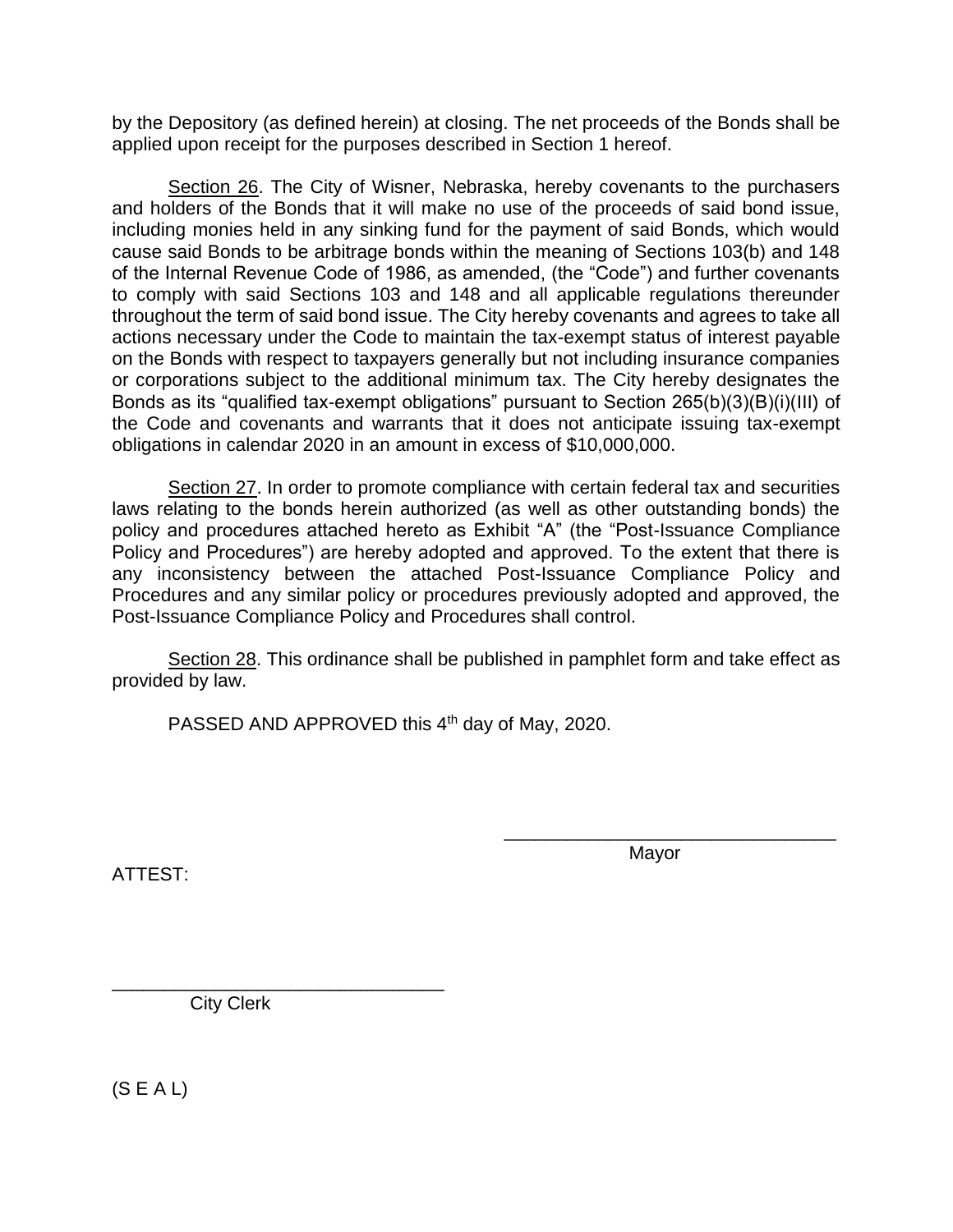I, the undersigned, City Clerk, of the City of Wisner, Nebraska, hereby certify that the foregoing is a true and correct copy of proceedings had and done by the Mayor and Council on May 4, 2020; that all of the subjects included in the foregoing proceedings were contained in the agenda for the meeting, kept continually current and readily available for public inspection at the office of the City Clerk; that such agenda items were sufficiently descriptive to give the public reasonable notice of the matters to be considered at the meeting; that such subjects were contained in said agenda for at least twenty-four hours prior to said meeting; that at least one copy of all reproducible material discussed at the meeting was available at the meeting for examination and copying by members of the public; that the said minutes from which the foregoing proceedings have been extracted were in written form and available for public inspection within ten working days and prior to the next convened meeting of said body; that all news media requesting notification concerning meetings of said body were provided advance notification of the time and place of said meeting and the subjects to be discussed at said meeting and that a current copy of the Nebraska Open Meetings Act was available and accessible to members of the public, posted during such meeting in the room in which such meeting was held.

City Clerk

\_\_\_\_\_\_\_\_\_\_\_\_\_\_\_\_\_\_\_\_\_\_\_\_\_\_\_\_\_\_\_\_

(SEAL)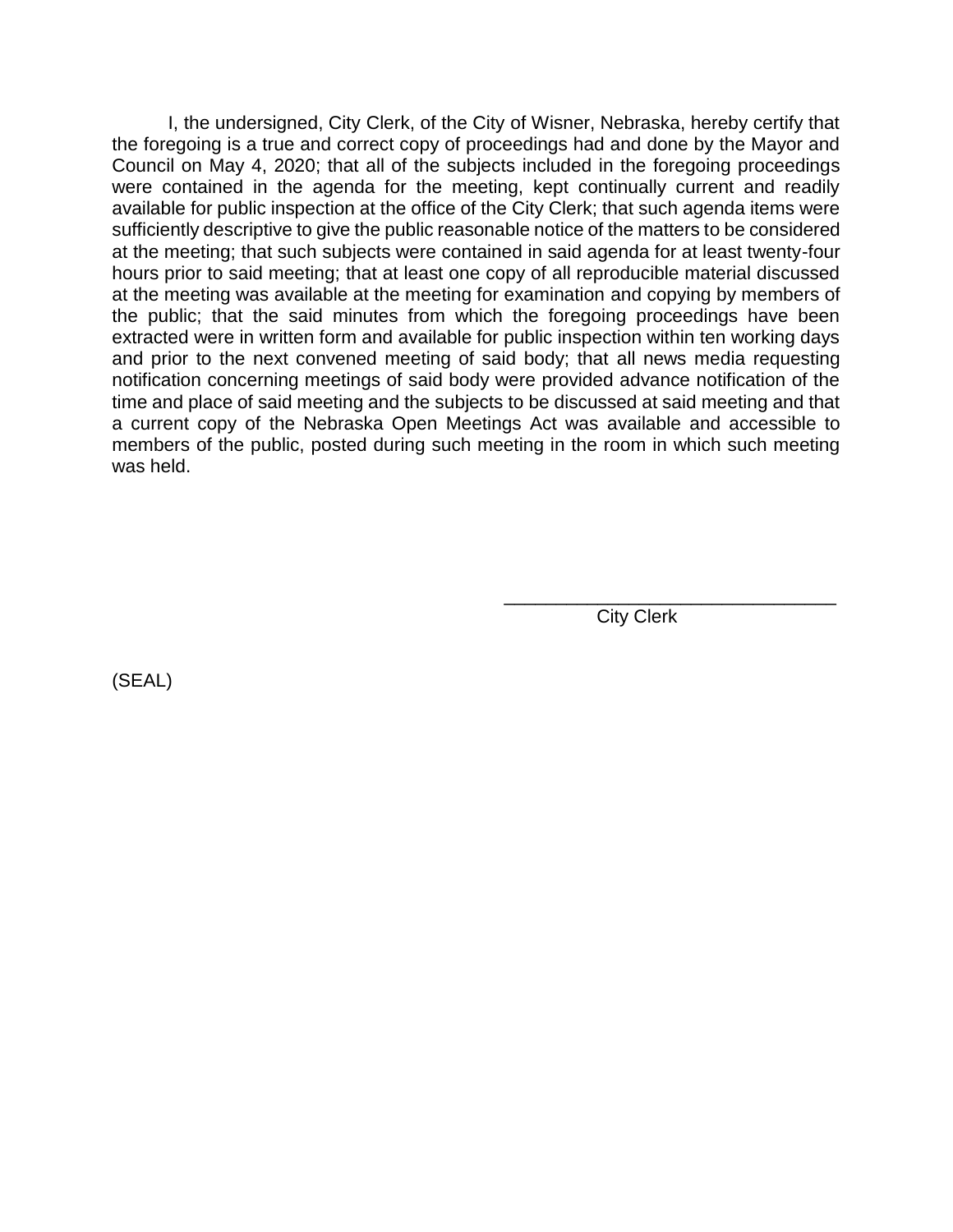#### **EXHIBIT "A" Policy and Procedures Federal Tax Law and Disclosure Requirements for Tax-exempt Bonds and/or Tax Advantaged Bonds**

#### **ISSUER NAME: CITY OF WISNER, NEBRASKA**

### **COMPLIANCE OFFICER (BY TITLE): CITY CLERK**

### **POLICY**

It is the policy of the Issuer identified above (the "Issuer") to comply with all Federal tax requirements and securities law continuing disclosure obligations for its obligations issued as tax-exempt bonds (or as tax credit, direct pay subsidy or other tax-advantaged bonds, as applicable) to ensure, as applicable (a) that interest on its tax-exempt bonds remains exempt from Federal income tax, (b) that the direct payments or tax credits associated with its bonds issued as tax advantaged bonds are received in a timely manner and (c) compliance with any continuing disclosure obligations of the Issuer with respect to its outstanding bonds.

### **PROCEDURES**

Compliance Officer. Review of compliance with Federal tax requirements and securities law continuing disclosure obligations as generally outlined below shall be conducted by the Compliance Officer identified above (the "Compliance Officer"). To the extent more than one person has been delegated specific responsibilities, the Compliance Officer shall be responsible for ensuring coordination of all compliance review efforts.

Training. The Compliance Officer shall evaluate and review educational resources regarding post-issuance compliance with Federal tax and securities laws, including periodic review of resources published for issuers of tax-exempt obligations by the Internal Revenue Service (either on its website at [http://www.irs.gov/taxexemptbond,](http://www.irs.gov/taxexemptbond) or elsewhere) and the Municipal Securities Rulemaking Board (either on its Electronic Municipal Market Access website ["EMMA"] at [http://www.emma.msrb.org,](http://www.emma.msrb.org/) or elsewhere).

Compliance Review. A compliance review shall be conducted at least annually by or at the direction of the Compliance Officer. The review shall occur at the time the Issuer's annual audit takes place, unless the Compliance Officer otherwise specifically determines a different time period or frequency of review would be more appropriate.

#### Scope of Review.

*Document Review*. At the compliance review, the following documents (the "Bond Documents") shall be reviewed for general compliance with covenants and agreements and applicable regulations with respect to each outstanding bond issue:

- (a) the resolution(s) and/or ordinance(s), as applicable, adopted by the governing body of the Issuer authorizing the issuance of its outstanding bonds, together with any documents setting the final rates and terms of such bonds (the "Authorizing Proceedings"),
- (b) the tax documentation associated with each bond issue, which may include some or all of the following (the "Tax Documents"):
	- (i) covenants, certifications and expectations regarding Federal tax requirements which are described in the Authorizing Proceedings;
	- (ii) Form 8038 series filed with the Internal Revenue Service;
	- (iii) tax certificates, tax compliance agreements, tax regulatory agreement or similar documents;
	- (iv) covenants, agreements, instructions or memoranda with respect to rebate or private use;
	- (v) any reports from rebate analysts received as a result of prior compliance review or evaluation efforts; and
	- (vi) any and all other agreements, certificates and documents contained in the transcript associated with the Authorizing Proceedings relating to federal tax matters.